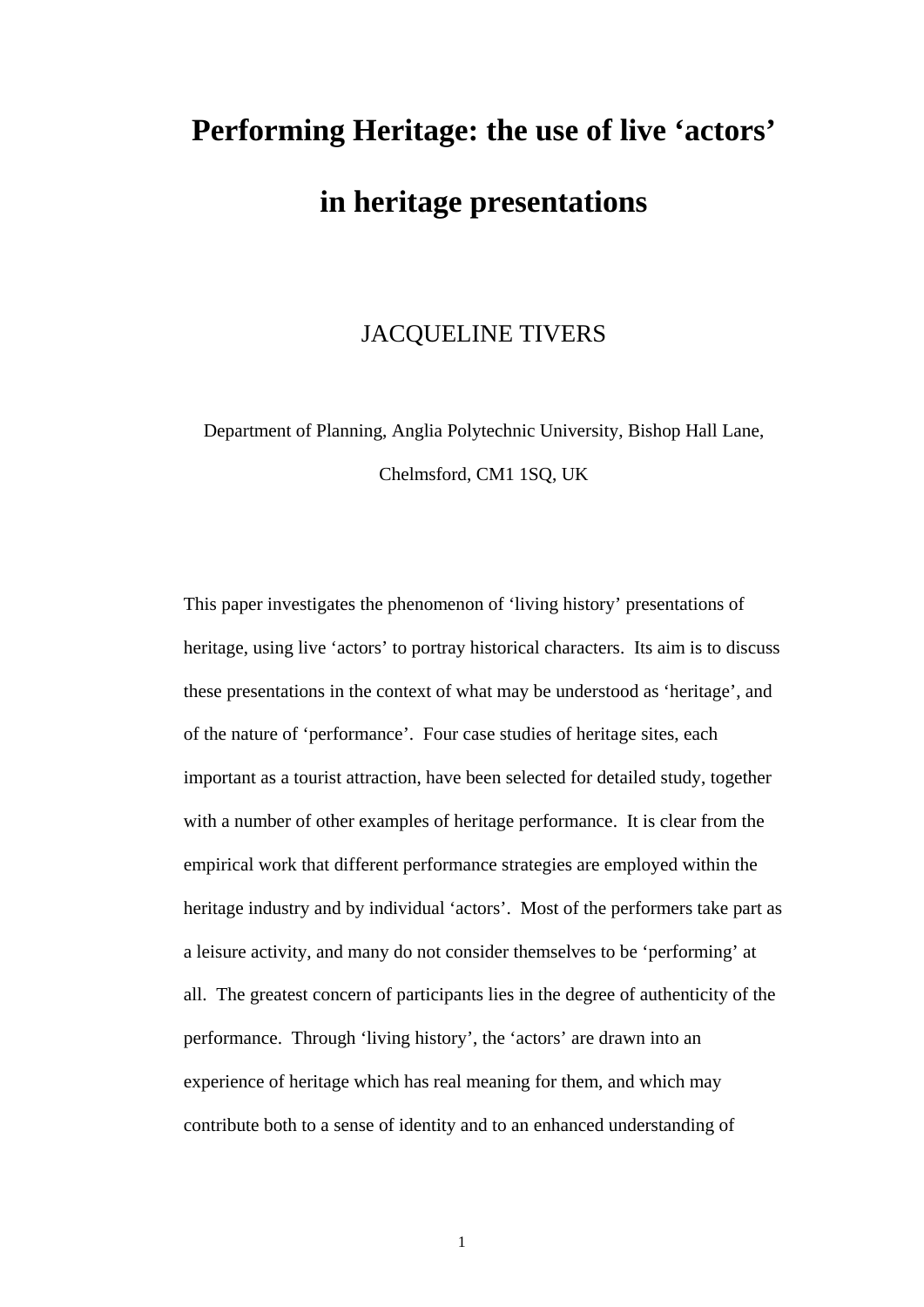society, past and present. The popularity of such presentations with visitors also indicates that similar benefits are perceived by the 'audience'.

## **Introduction**

'Living history' presentations have been described as '...sites where live actors participate in the telling of a story of the past'(Mills and Tivers, 2000, 1). This paper selects a number of case studies and examples for research and discussion, to elucidate the different ways in which such presentations may be viewed as 'performances'. In order to set the case studies in context, the paper first approaches the two concepts of 'heritage' and 'performance' and then uses these concepts in discussing the nature of the different 'living history' presentations.

#### **Heritage**

Crang (1994,341) points out that '...the past is not an immutable or independent object. Rather it is endlessly revised from our present positions. History cannot be known save from the always transitional present ... there are always multiple constructions of the past'. *History*, in other words, is never an objective recall of the past but always a selective interpretation, based on the way in which we view ourselves in the present. 'It is not just any old happenstance history that is allowed to unfold. It is 'specific pasts' and 'rewritten pasts' that are permitted to unfurl' (Hollinshead, 1997, 179). Schouten (1995, 24) points out that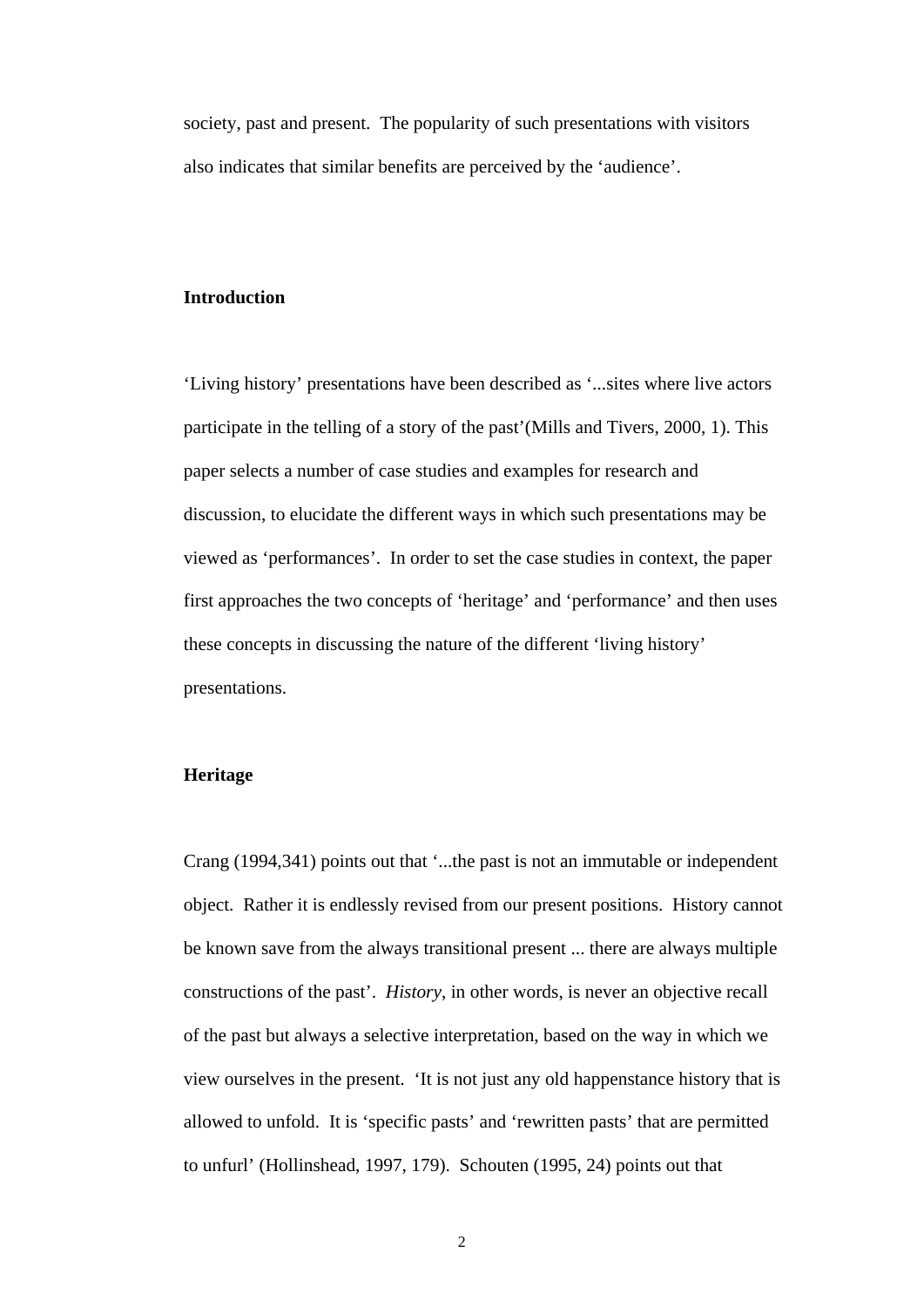'History has always been written by the winners and not by the losers, and winning in itself does not provide historical truth'.

'Heritage', too, is not unproblematic. Definitions vary widely, from the literal meaning of something that is inherited, through '...the provision of goods and services that come from or relate to a past in some way, however vaguely ... [to] a feeling of generalized quality, continuity or simply familiarity and wellbeing' (Graham et al., 2000, 1-2). However we define 'heritage' it is clearly not the same thing as 'history', although, like history, 'Heritage is not an object seen as existing independently of how it is experienced' (Crang, 1994, 342). Schouten (1995, 21) says that 'Heritage is history processed through mythology, ideology, nationalism, local pride, romantic ideas or just plain marketing, into a commodity'. It implies the commodification of history. Heritage is the *use* of the past for contemporary purposes; it can only be logically defined (whatever the definition chosen) in terms of a *market* (Ashworth and Tunbridge, 1990), whether that market be economic in character or socio-political in function.

The term, 'heritage', may include such diverse elements as mythical sites and characters (e.g. Robin Hood in Sherwood Forest - see Rojek, 1994, 146), reconstructions of real places (e.g. the city of Ephesus in Turkey), new sites where there was nothing before (e.g. Wigan Pier - see Hewison, 1987), locations where significant features no longer exist (e.g. the Berlin Wall), museum collections, Medieval 'Fayres', community culture, vernacular building styles, and the ways of life of people in the past. Many of these elements, or approaches, have encouraged the development of 'living history' presentations, where live actors occupy either specific or generalised historical roles. These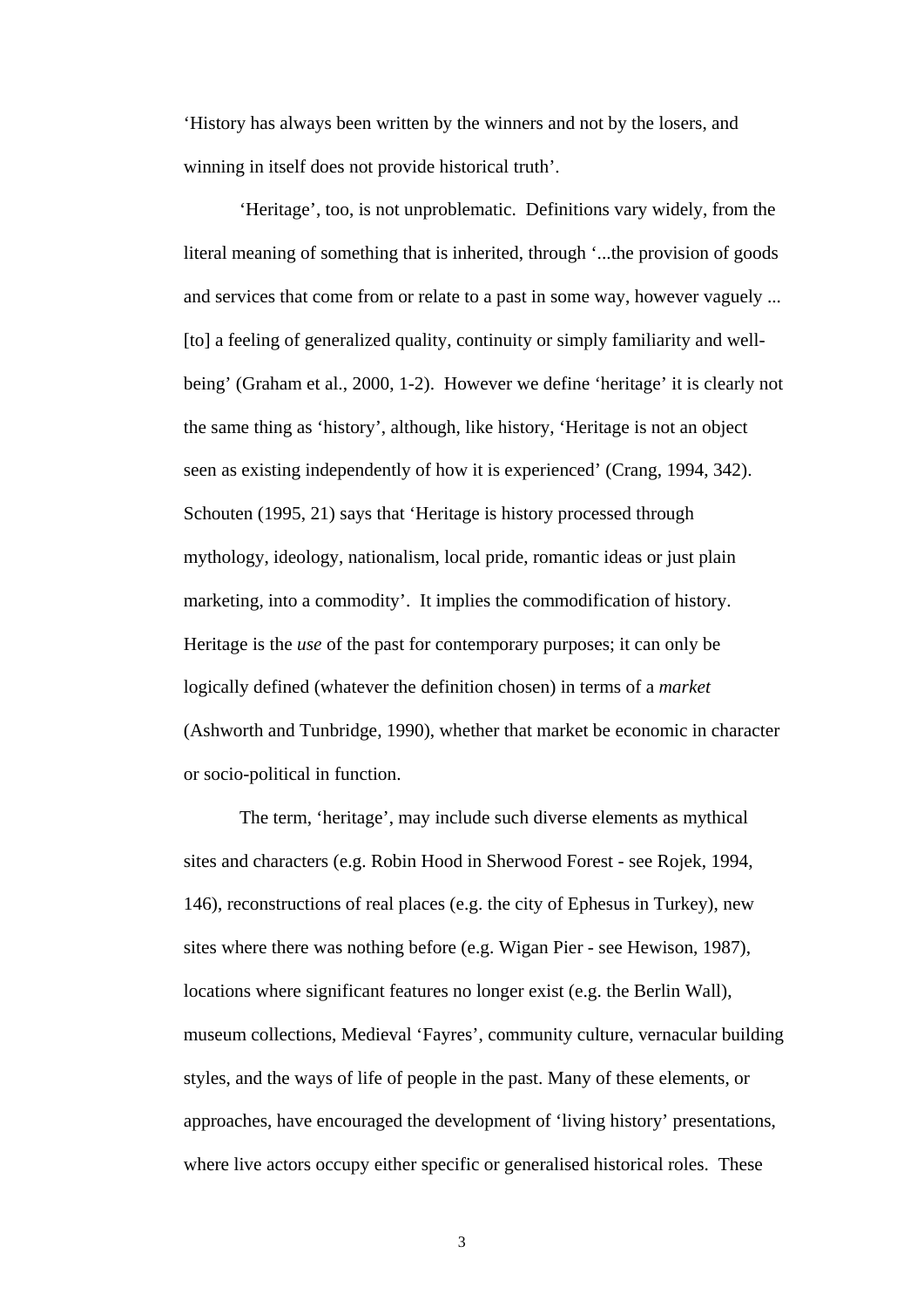presentations (or 'performances') will be discussed later in the paper. However, in order to set these in context, consideration will first be given to the nature of 'performance' and the ways in which it is understood at the present time.

#### **Performance**

The notion of 'performance' is very broad, whether one considers the literature of theatre studies or that of anthropology. 'The term "performance" has become extremely popular in recent years in a wide range of activities in the arts, in literature, and in the social sciences. As its popularity and usage has grown, so has a complex body of writing about performance, attempting to analyze and understand just what sort of human activity it is' (Carlson, 1996, 1). Milling and Ley (2000, 174) note, for example, that 'The developing discourse of theorized performance might include semiotics, theatre anthropology and interculturalism, and feminist or sexual politics or identity politics'. Diamond (2000, 69) states that 'To study performance is not to focus on completed forms, but to become aware of performance as itself a contested space, where meanings and desires are generated, occluded, and of course multiply interpreted'.

Traditionally, 'performance' could be described as a '...loose cluster of theatrical practices, relations, and traditions' (Parker and Sedgwick, 1995, 1). Counsell (1996, 3) describes the way in which, within theatre, narrative is '...enacted live, by performers who occupy the same physical time/space as the audience. Each performer will use their everyday expressive resources - voice, gesture, movement and so on - to construct a fictional participant in the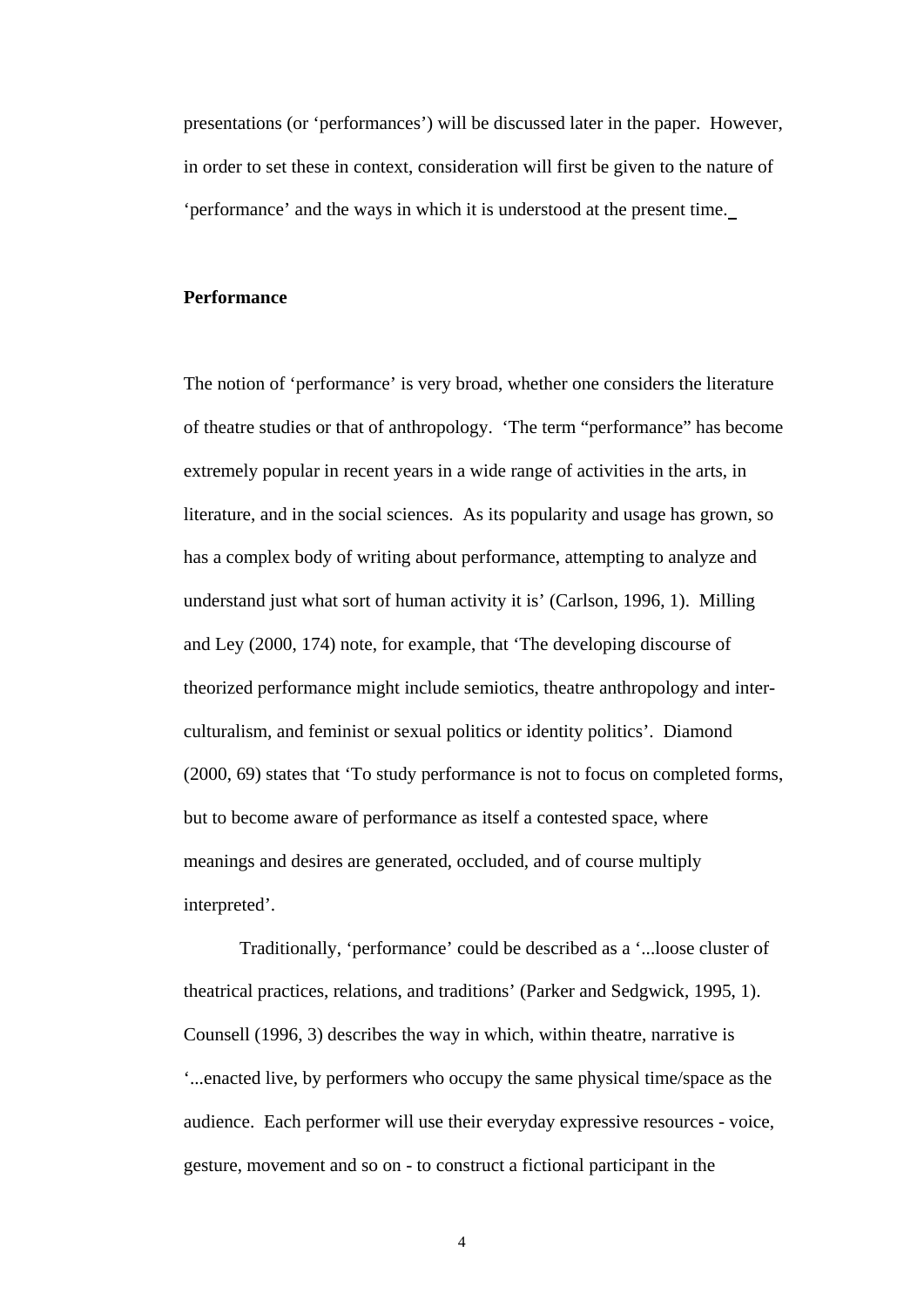narrative, a character, which will function as the notional author of the actor's words and actions'. He goes on to say that 'The whole performance will take place in an agreed venue for representation, in which the spaces and functions of spectators and actors are strictly separated' (Counsell, 1996, 3), although he does accept that twentieth century theatre has challenged these underlying assumptions. According to Abercrombie and Longhurst (1998, 42) '...performers acquire a mystique which separates them from the ordinary lives of the audience. They are a separate order of beings inhabiting an extramundane world'.

Within the literature of theatre studies it is generally accepted that for a 'performance' to take place there must be an audience. Despite the fact that the term is '...an essentially contested concept...Performance is always performance *for* someone, some audience that recognizes and validates is as performance' (Carlson, 1996, 5-6). Goodman (1996, 30) says that 'The dynamic of the theatre, as opposed to the performances of everyday life, is unique in terms of the presence of an immediate and critical body of spectators. The theatre space encourages immediate reactions from the audience and permits a level of criticism which is not deemed appropriate in most forms of social interaction'. Thus, there is no necessity for the 'audience' to be seen as passive recipients of a performance (indeed, one only has to look at the Elizabethan theatre to see that spectator passivity is by no means a *traditional* characteristic). Abercrombie and Longhurst (1998, 40), quoting Turner (1982), point out that '...performance involves a relationship between performer and audience in which a liminal space, however slight, is opened up. The performer-audience interaction occurs within, or represents, critical areas in which a society is self-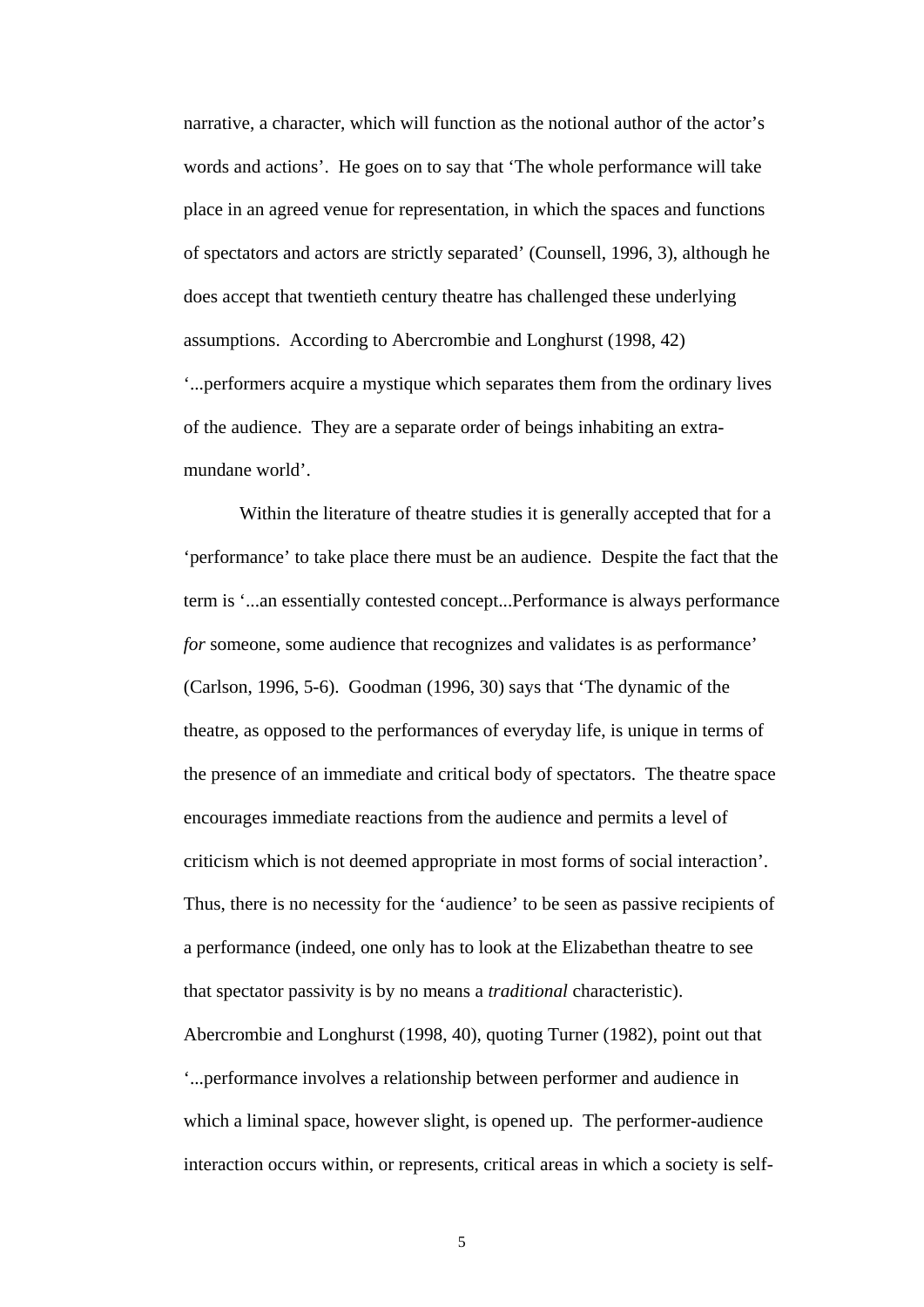reflexive; it provides a kind of window, 'a limited area of transparency', through which an examination of socially and culturally sensitive issues is possible'. Campbell (1996, 2) notes that 'The active role of an audience, linked to debates about the gendered gaze and representation of the acting body, is ... a current preoccupation of feminist theatre'. Similarly, the importance of a segregated 'performance space' as a characteristic of theatrical performance is the subject of critical appraisal; Kershaw (1999, 19), for example, views 'performance beyond theatre' as *the* radical force of performance, in contrast to the discipline exerted by the theatre.

Many postmodern plays take as their theme an exploration of the nature of performance itself: '... 'performance' for all these works marks the point at which theatre opens out beyond itself, marks theatre as the very movement of opening beyond oneself. As such, they involve active and transforming reflection upon the nature of freedom, identity and action' (Connor, 1996, 123). As theatre questions 'What does it mean to perform?' (Connor, 1996, 107) and moves outwards, beyond the stage, into the streets, and away from the traditional barriers between 'performers' and 'audience', so at the same time more and more of life is viewed as 'performative' (a concept which derives originally from literature and which implies the *active* performance of words as in christening a ship, or making marriage vows, for example).

'*Performance* ... though it frequently makes reference to theatricality as the most fecund metaphor for the social dimensions of cultural production, embraces a much wider range of human behaviors. Such behaviors may include what Michel de Certeau calls "the practice of everyday life", in which the role of spectator expands into that of participant. De Certeau's "practice" has itself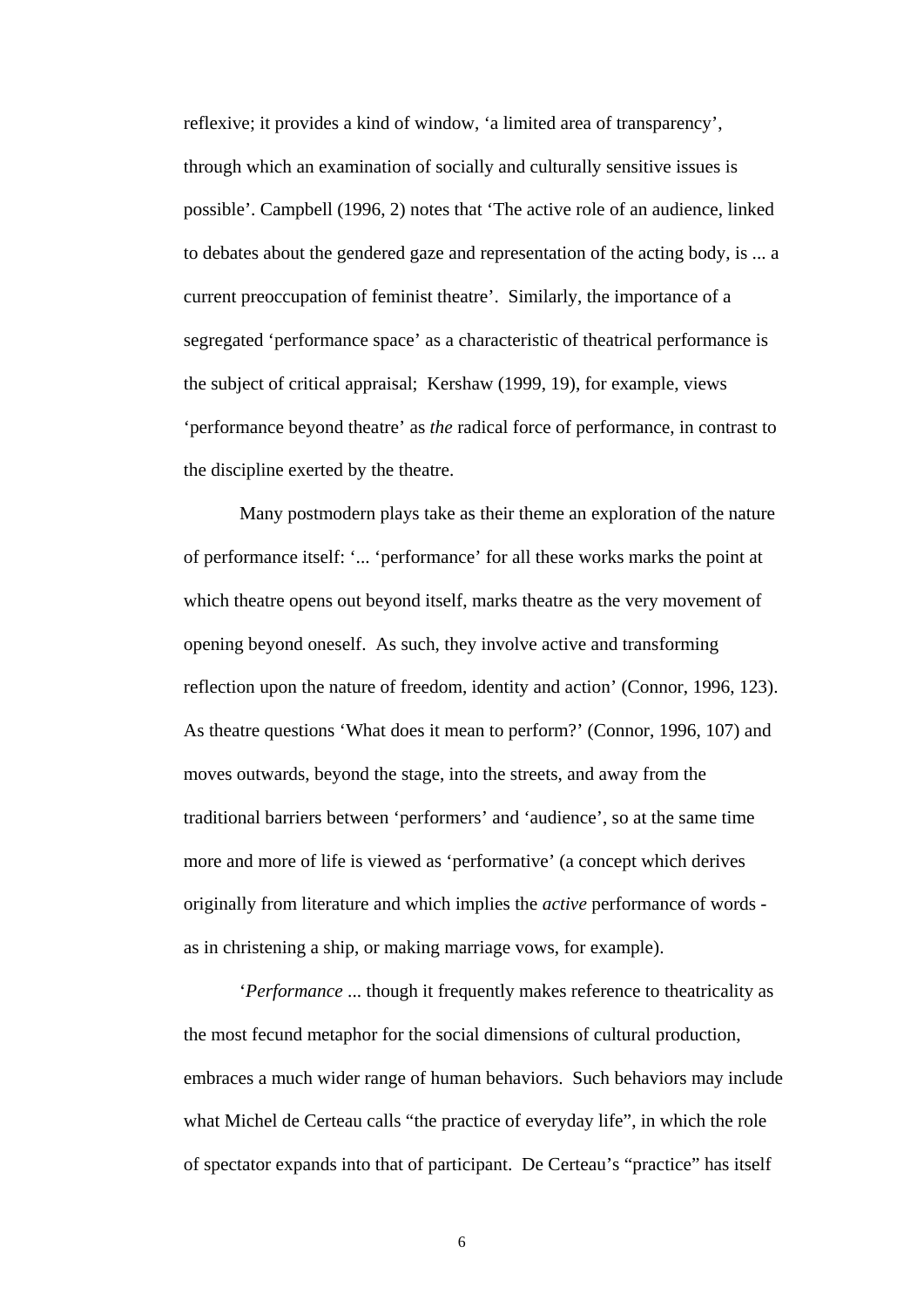enlarged into an open-ended category marked "performative"' (Roach, 1995, 46). A similar point is made by Kershaw (1996, 133): '...the mediatisation of developed societies disperses the theatrical by inserting performance into everyday life - every time we switch into the media we are immediately confronted by a performative world of representational styles...'. Kershaw attributes the growing interest in 'performance' by scholars in a wide variety of fields to the growing importance of this 'performative society', a society which relies on various types of performance for the maintenance of political processes and social structures; he cites economic 'performance' as one example of this (Kershaw, 1999, 13). It is widely acknowledged that, as Williams (2000) asserts, we live in a 'dramatized society'. Abercrombie and Longhurst (1998, 72-73) state that: 'So deeply infused into everyday life is performance that we are unaware of it in ourselves or in others. Life is a constant performance; we are audience and performer at the same time ...'. Not that this is a new concept. It seems impossible here to avoid quoting Shakespeare: 'All the world's a stage and all the men and women merely players'.

Milling and Ley (1996, 175) attribute the extension of the study of performance into areas like ritual, play and social behaviour to the theatre theorist and anthropologist, Richard Schechner, with whom we associate the term 'restored behaviour' as a descriptor of 'performance'. 'Restored behaviour' may be described as 'that which can be repeated, rehearsed, and above all *recreated* ... [involving] bodily knowledge, habit, custom' (Parker and Sedgwick, 1995, 46-47). Pretending to be someone else (as in the theatre) is, of course, an example of 'restored behaviour', but instances are found within a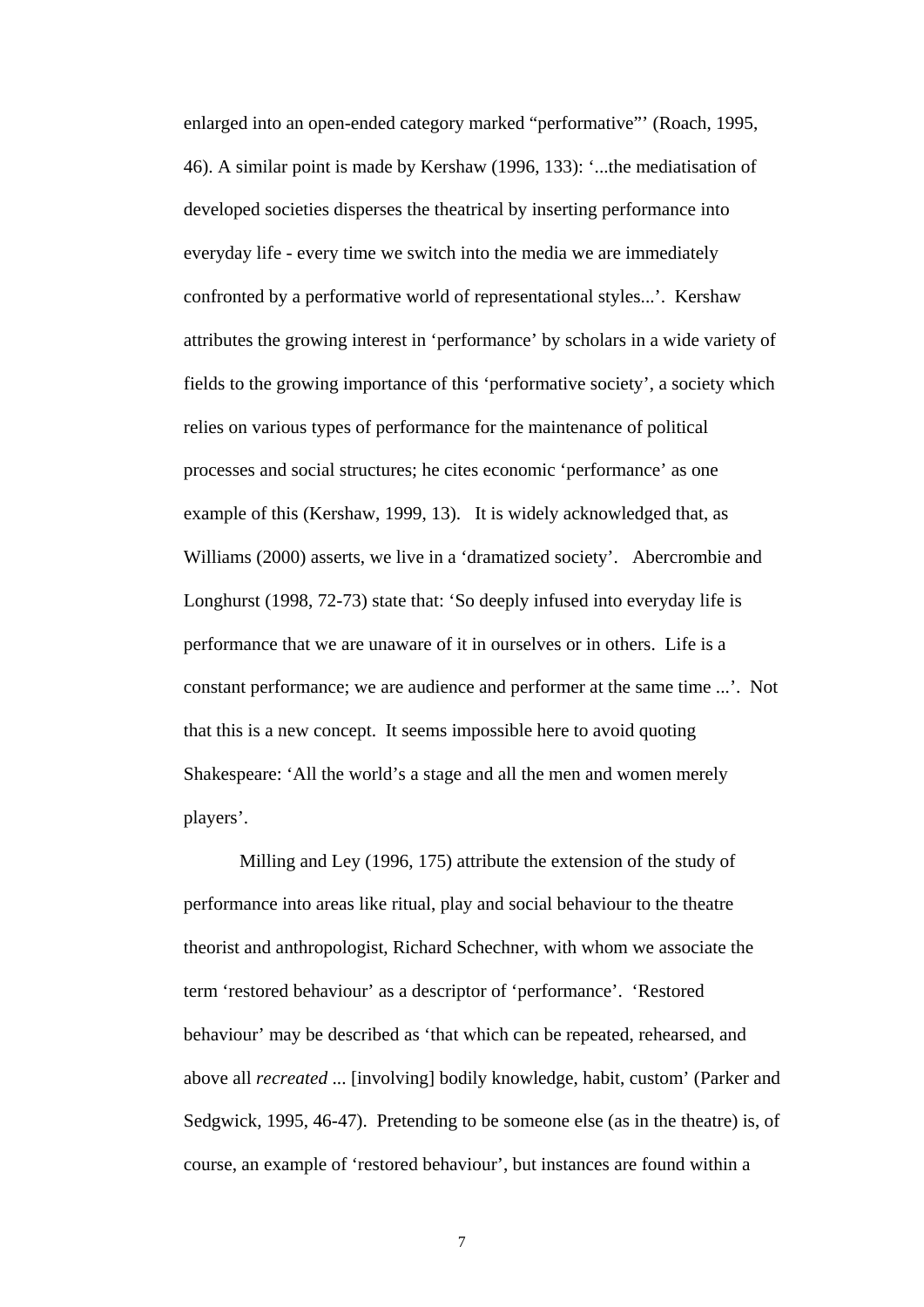much wider context of anthropology, sociology and psychology. As Carlson (1996, 34) points out, in some senses all behaviour is 'performed' and all relationships may be viewed in terms of 'roles'. 'Performance' in this sense could be considered to be 'all activity carried out with a consciousness of itself' (Carlson, 1996, 4), or 'the conscious occupation of a role' (Day, 2001), and does not therefore, of necessity, require an audience outside of the self. So, for example, Butler (1990) describes gender as 'performative'. Diamond (2000, 67) states that: 'Performances [may be seen] ... as cultural practices that conservatively reinscribe or passionately reinvent the ideas, symbols, and gestures that shape social life'. In an unusual twist, Fusco (2000) gives an interesting example of an actor performing the role of a savage in a cage, where a substantial proportion of the public believed that the fictional identity was real, because of the performative quality of race and 'otherness'.

To summarise a wide and varied body of literature, Connor (1996, 107- 108) says that to 'perform' '...means to *do* something, to execute or carry out an action ... 'to perform' just *means* to act in certain ways'. But it also means '...to *en*act - to play out or impersonate'. He says that '... one of the salient features of postmodern performance ... is its capacity to explore the compounding of action and enaction, immediacy and repetition, event and work'. Diamond (2000, 66) goes further: '...performance is always a doing and a thing done. On the one hand, performance describes certain embodied acts, in specific sites, witnessed by others (and/or the watching self). On the other hand, it is the thing done, the completed event framed in time and space and remembered, misremembered, interpreted, and passionately revisited across a pre-existing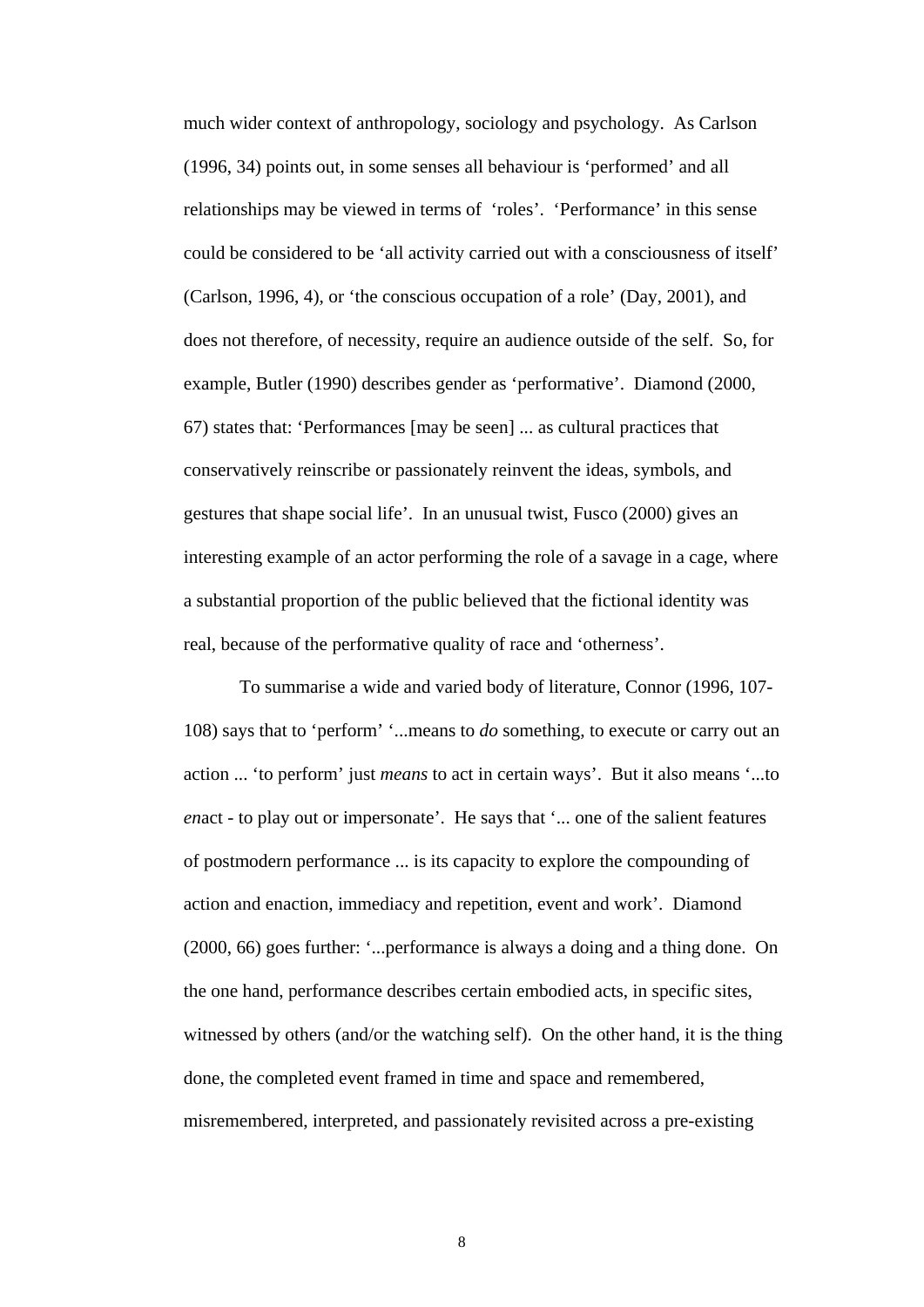discursive field ... Every performance ... embeds features of previous performances: gender conventions, racial histories, aesthetic traditions ...'.

Issues raised within this section and the previous one, which have explored the theoretical concepts of 'heritage' and 'performance' will be discussed in the context of empirical case studies of 'living history' or 'heritage performance' in the succeeding sections of this paper.

#### **'Living history'**

Robertshaw (from the 'History Re-Enactment Workshop') takes a very specific and narrow view of 'living history', including only first person interpretation (where the 'actor' takes a *specific* historical role and speaks 'in character'), and excluding drama, Theatre in Education, guiding, craft demonstration, third person interpretation, and battle re-enactments. He justifies this by stating that 'Only first person interpretation calls for a mix of historical knowledge, educational objectives and performance skills'(Robertshaw, 1997). A broader definition is usually applied, and will be employed in this paper. 'Living history' will here be considered to include all instances where live 'actors' participate in the telling of a story of the past.

The presentation of 'living history' goes back to just over one hundred years ago when Artur Hazelius, the founder of Skansen, the pioneering Museum of Scandinavian Folklore in Stockholm, introduced musicians and crafts people to breathe life into what he described as a "dry shell of the past" (Robertshaw, 1997, 1). The idea took hold in the United States and Canada in the middle years of the twentieth century, but its introduction into heritage presentation in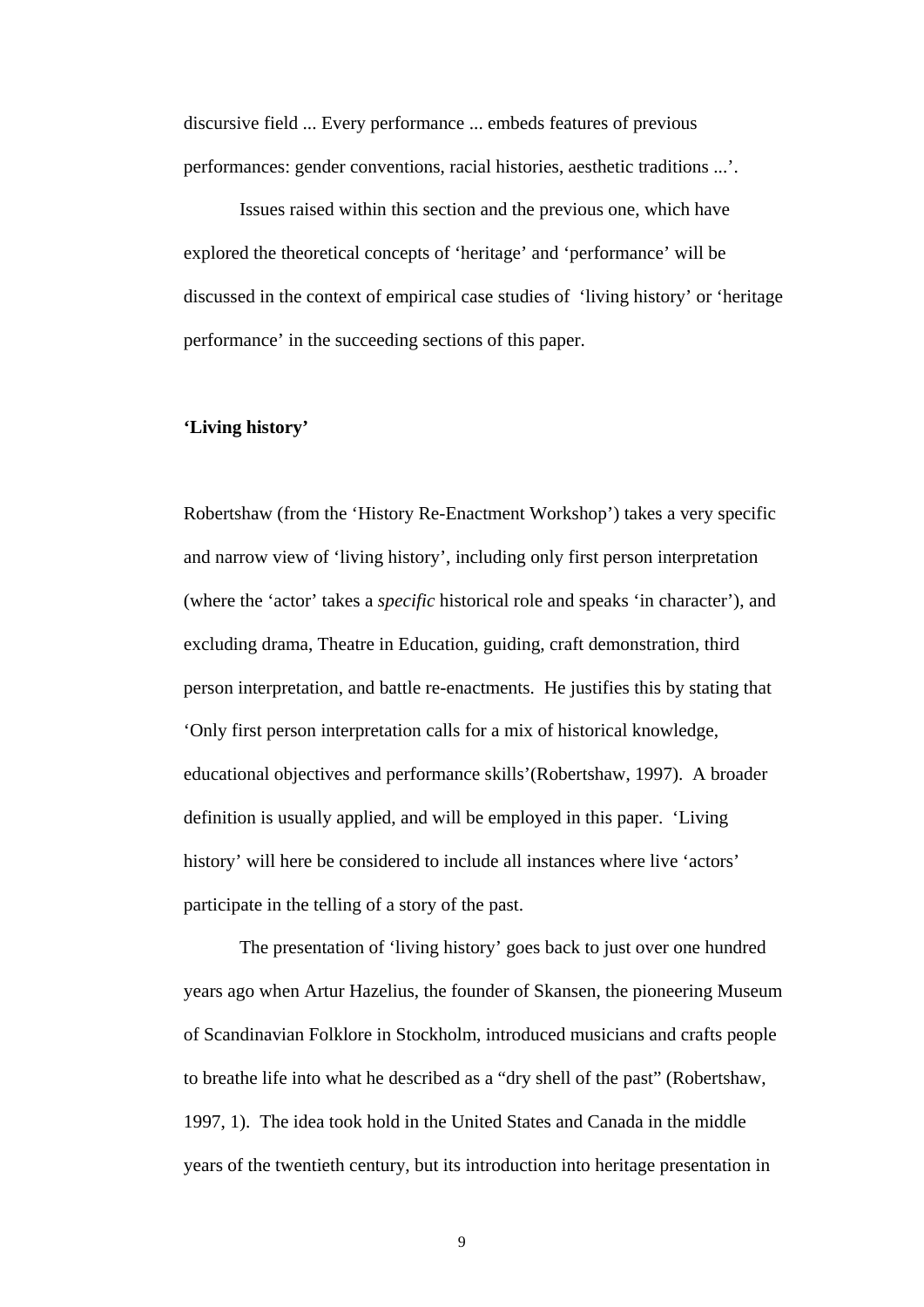the UK and other European and Western countries has been much more recent. Today the internet abounds with web pages devoted to historical re-enactment societies based in the UK, the US, Canada and Australia (Anglo-Saxon, Viking, Norman, Medieval,  $16<sup>th</sup>$  and  $17<sup>th</sup>$  century, Victorian, Great War, Second World War, etc.) and heritage sites with 'living history' presentations (e.g. Living History Farms in Iowa, Cromarty Courthouse in Scotland). There are newsletters, discussion groups, lists of resources, events diaries, and exhortations to join and/or visit. In addition, several academic papers have been published which explore specific examples of 'living history' presentations (e.g. Halewood and Hannam, 2001, concerned with Viking heritage, and Taylor, 2001, looking at Maori heritage 'performances'). In the following sections, four site case studies, and some additional examples from a wider field of investigation, will be discussed in order to exemplify the previous discussion on heritage as 'living history' and the nature of 'performance'.

#### **Case studies of heritage performance**

During 2000-2001 the author visited four case study sites, as detailed below. At each site, 'heritage performers' were observed in context, the author mingling with other tourists, before they were interviewed, singly and in small groups. Initially, these interviews took place with the 'performers' in character. At Llancaiach Fawr the respondents would not respond to questioning about their 'performance', but insisted on remaining in character throughout. An interview was subsequently held with the Manager of the house, at which questions were raised about heritage portrayal, the recruitment of people to play the parts of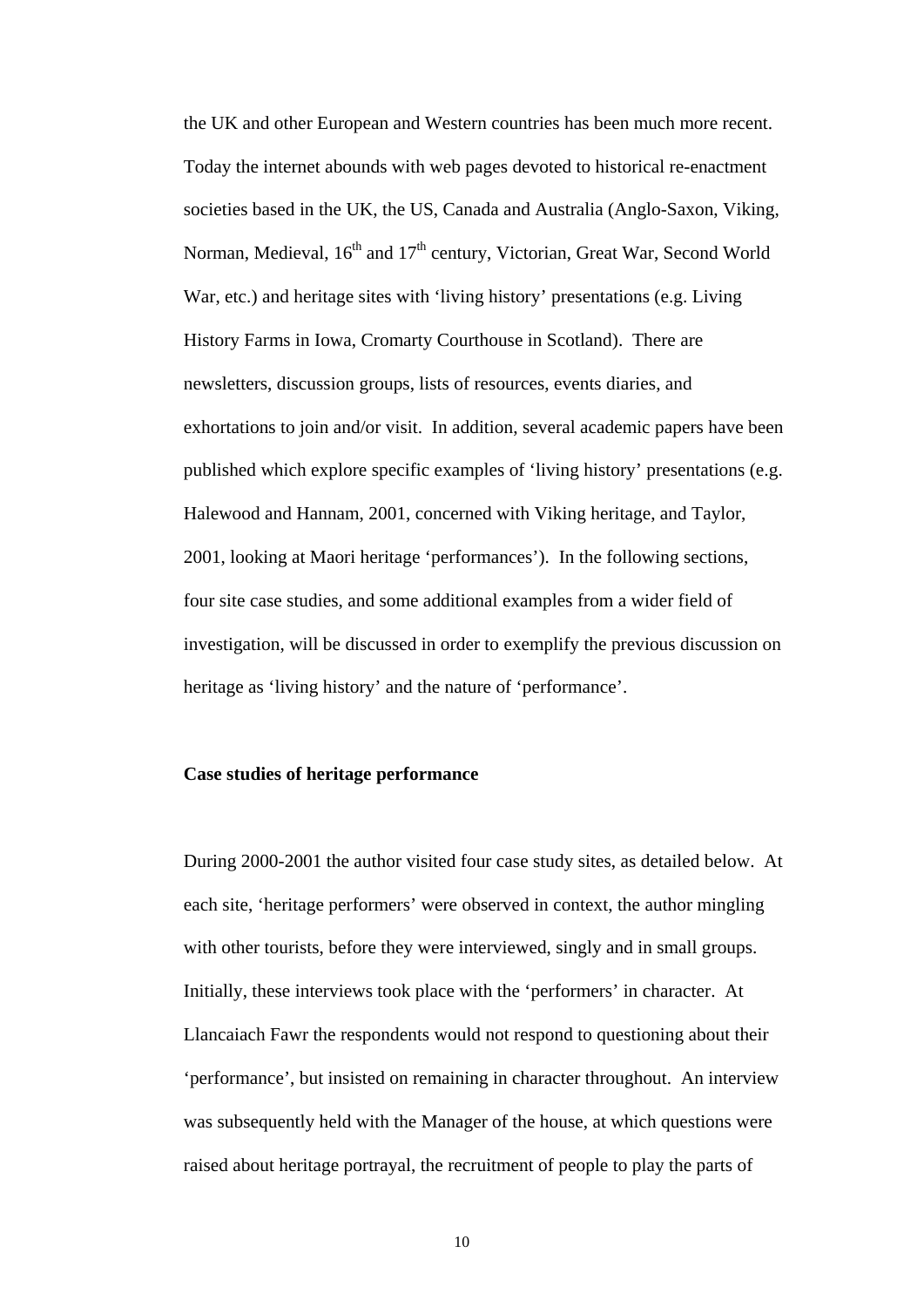historical characters, historical research and the educational motivations of the project. At the other three sites, 'actors' were found who, as well as answering questions in character, also agreed to discuss their motivations for taking part in the historical re-enactments, their attitudes towards the importance of authenticity, their relationship with visitors/audience, and their own personal backgrounds. The following case study summaries describe the four sites and discuss the findings of the many interviews undertaken.

#### *Llancaiach Fawr*

At Llancaiach Fawr the visitor is presented with the social world of a seventeenth century gentry household from the perspective of (specific, named) servants, female and male, who discuss, amongst other issues, the class-based and gendered nature of domestic life. The setting is South Wales in 1645, during the Civil War. The total 'cast' comprises a large number of volunteers; local people who take specific roles at the house on a rota basis. All the individual roles share the same overall story, so that it is unimportant which particular characters are met by visitors. The 'actors' are there as 'performers', interacting directly with individual, or groups of, visitors, who are perceived as the 'audience'. They are as dedicated to the educational value of the 'living history' experience as are the owners of the house. Although there is an admission charge, the concern is for historical accuracy (in dress, speech, domestic activities, etc.) and not for commercial advantage.

Llancaiach Fawr is exemplary in its efforts to portray as accurately as possible the true situation of seventeenth century servants. The museum has won a number of awards including one in 1995 from the Society for the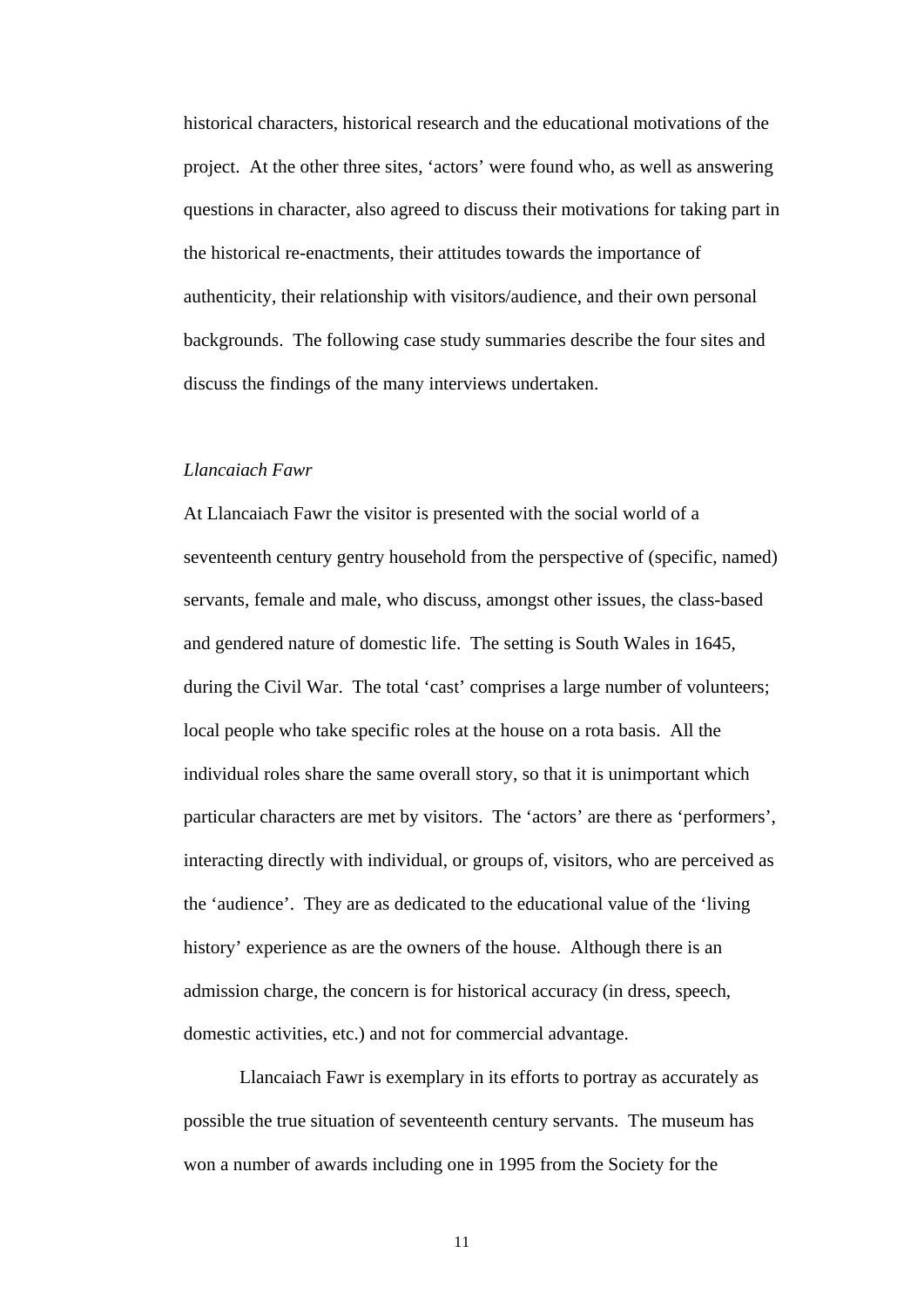Interpretation of Britain's Heritage - an 'Award for First Person Interpretation in recognition of excellent interpretative practice contributing to greater awareness and understanding of Britain's heritage' (quoted from the plaque in the entrance hall). Unfortunately, such explicit interpretation is by no means common. Holcomb (1998, 41) notes (with some irony) that '...the growth industry of historical re-enactments - heritage in action - has more than its share of chaps dressed in period military costumes and playing with weird weapons, though there are, of course, serving wenches and dancing girls at medieval festivals'. Issues of class, and indeed race, are now being addressed at heritage sites, where once such important elements were routinely excluded (Mills, 1997, 112), but '...the gendered perspectives of such sites have gone unnoticed, even though merely incorporating women into the narrative often ensconces them within a family space defined in traditional male fashion. The male/public, female/private dichotomies are taken for granted. Whether such dichotomies are appropriate for any past period, expectations of an interior, domestic, female world can blind present day interpreters in terms of what they themselves see, and thus what they provide' (Mills and Tivers, 2000, 4-5). It is rare for stereotyped and idealised, historical gender roles to be problematised (as at Llancaiath Fawr), so that visitors' perceptions and assumptions can be challenged - and yet, this should be one of the strengths of 'living history' presentations.

## *Kentwell Hall*

'A truly unique experience - the  $16<sup>th</sup>$  century comes to life at Kentwell'. In the early summer of 2001, it was May Day 1579. Kentwell is a moated Tudor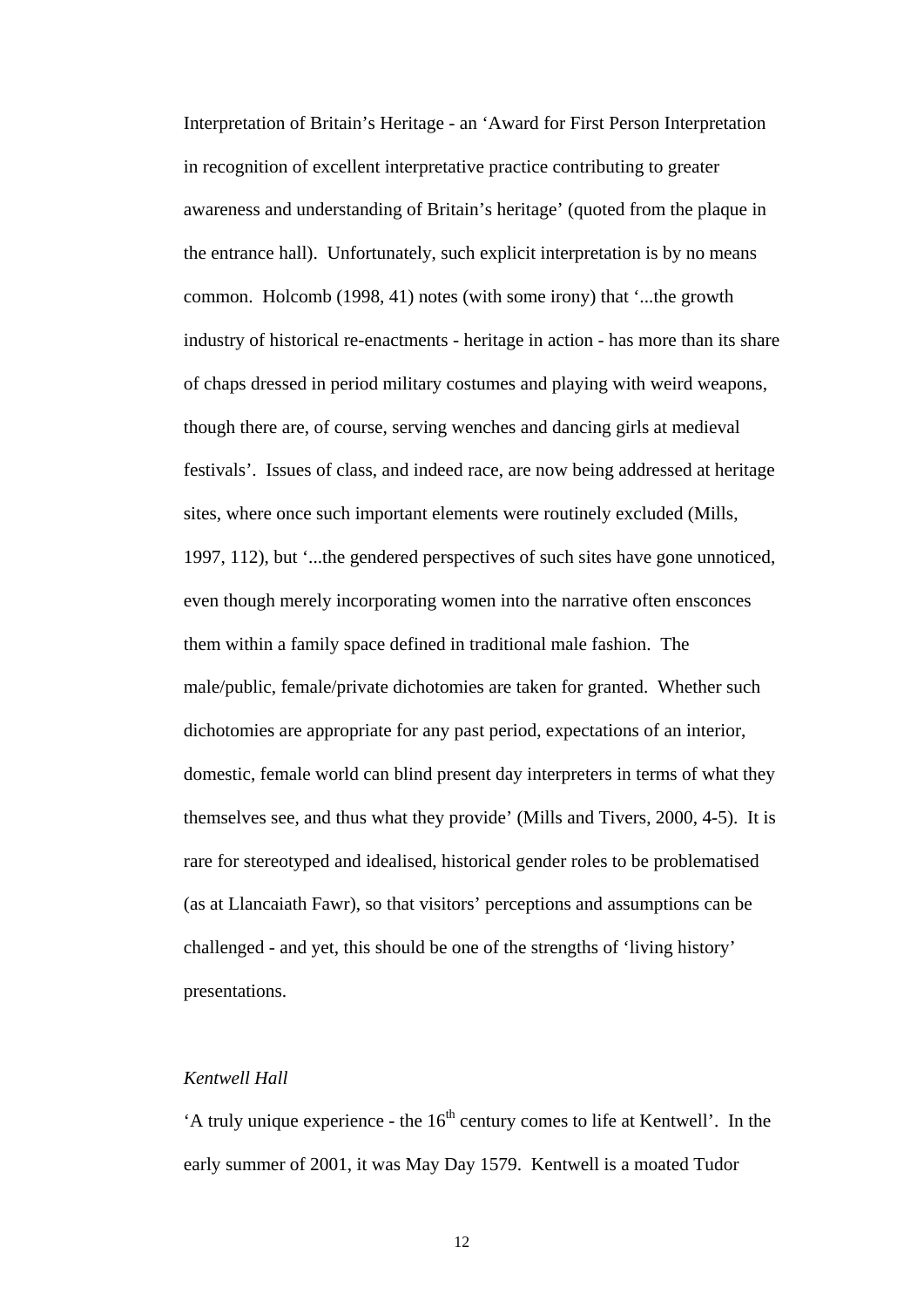mansion in Suffolk, East Anglia, open to the (paying) public, and at certain times in the year home to a large number of Tudor re-enactors who gather there from all over the country. The 'performance' of Tudor heritage was the idea of the owner of Kentwell Hall, who was inspired by 'living history' presentations in North America. He is directly involved with the choice of the specific date to be re-created (it changes each year), the number of people to be involved (from 20 to 250, depending on the specific re-creation) and the types of activities to be illustrated. He pays the travelling expenses of the 'actors' and supplies them with meals while they are on site. He even takes part himself, in costume, when time and circumstances permit.

The introductory leaflet to the house describes a 'historical re-creation' as 'Re-Creating, as authentically as possible, everyday life at the date chosen. Those taking part dress, behave, act and talk as of the period chosen and at no time do they ever come out of role. Thus, for visitors, it is as if they were meeting figures out of the past'. However, the 're-creations' are much more than a way of attracting visitors, or even of providing an educational experience (as at Llancaiath Fawr); at Kentwell, there is a deep commitment to the idea of re-enactment *in itself*. The 'Tudors' who are part of the company return again and again - some have been coming for many years. It is a very important part of their social life. They say that they are much more interested in 'being Tudors' than in meeting visitors; sometimes the visitors may prove a big distraction to the way of life they are trying to participate in. One woman said that she enjoyed the 'simple life' of spinning and weaving, which she would not find time to do at home in her normal life. The 'Tudors' do not consider themselves to be 'actors', although it is possibly a mistake to think that they are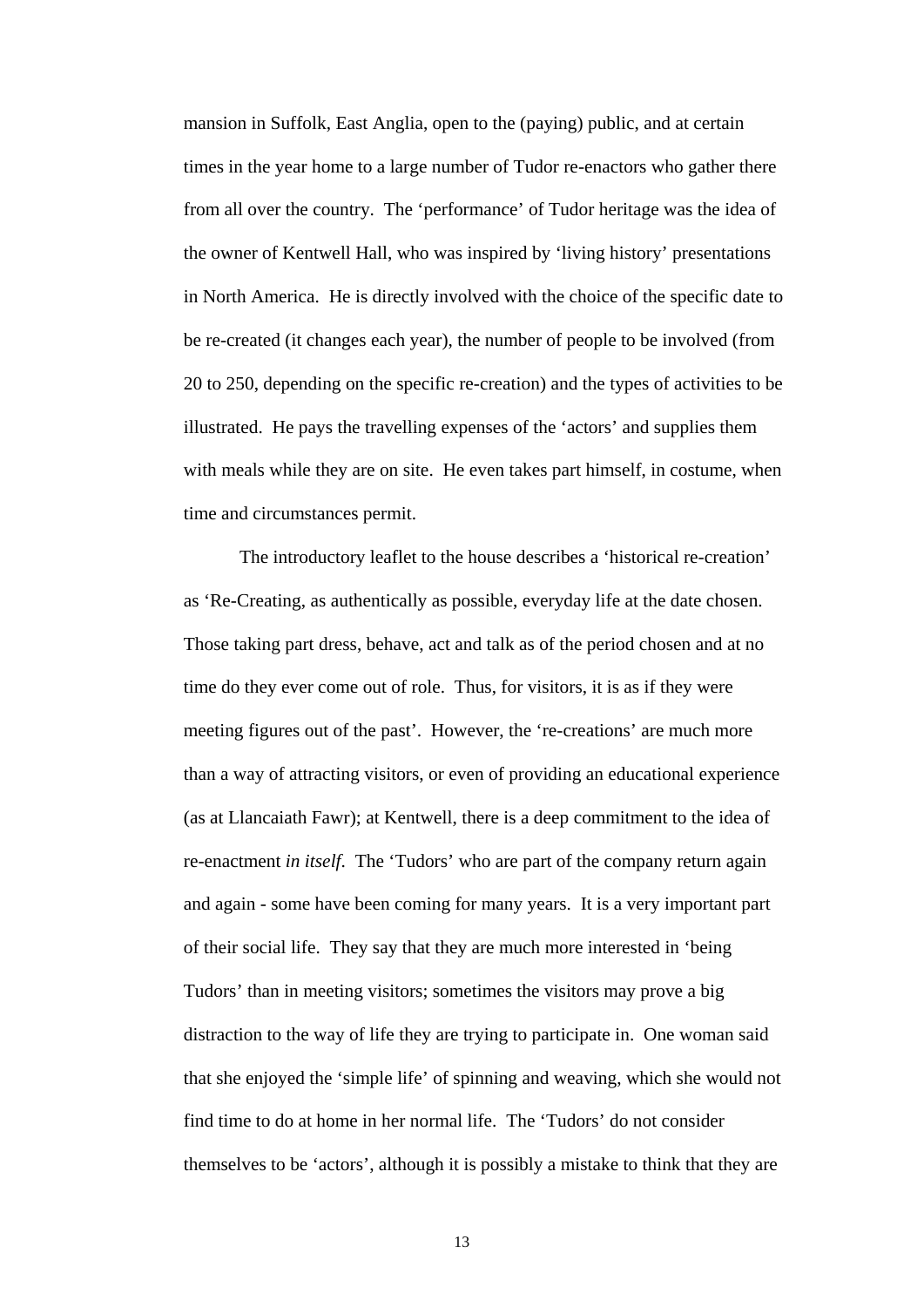not 'performing' just because they insist they are not. They clearly 'perform' to each other, and to themselves, regardless of the presence or absence of visitors. However, if 'performance' is the conscious occupation of a role, it is interesting to consider *how conscious* are these re-enactors of taking a role. They seem to work very hard to make their role *un*conscious, and in that sense might perhaps not be described as 'performers' in the context of the definition adopted in this paper. They become 'Tudors' when they enter Kentwell, and remain in character until they leave. Consequently, they are extremely good at first person interpretation. As at Llancaiath Fawr, issues of gender and class are dealt with openly and thoughtfully; for example, the existence of a woman archer is explained in context. The issue of disability is also faced directly; an old man, formerly the chief baker but now disabled from a stroke, is pulled around in a cart (as he would have been in Tudor times). It seems reasonable to suggest that it is the first person interpreters who are more ready and able to deal with these sorts of issues than are other types of heritage 'performers', since they have had to think through the lives of *specific* characters in detail (see also, Turner, 1982, 94).

#### *The Zuiderzeemuseum, Enkhuizen*

This Dutch open air and indoor museum on the shores of what used to be the Zuiderzee is a major tourist attraction, being located some 30 km from Amsterdam. In 2001 it put a special emphasis on 'Image and Reality', looking at how a museum can present 'reality' and concluding that it is an 'image' which is being presented, a reconstruction of history rather than history itself. The outdoor museum comprises houses and other buildings, representing the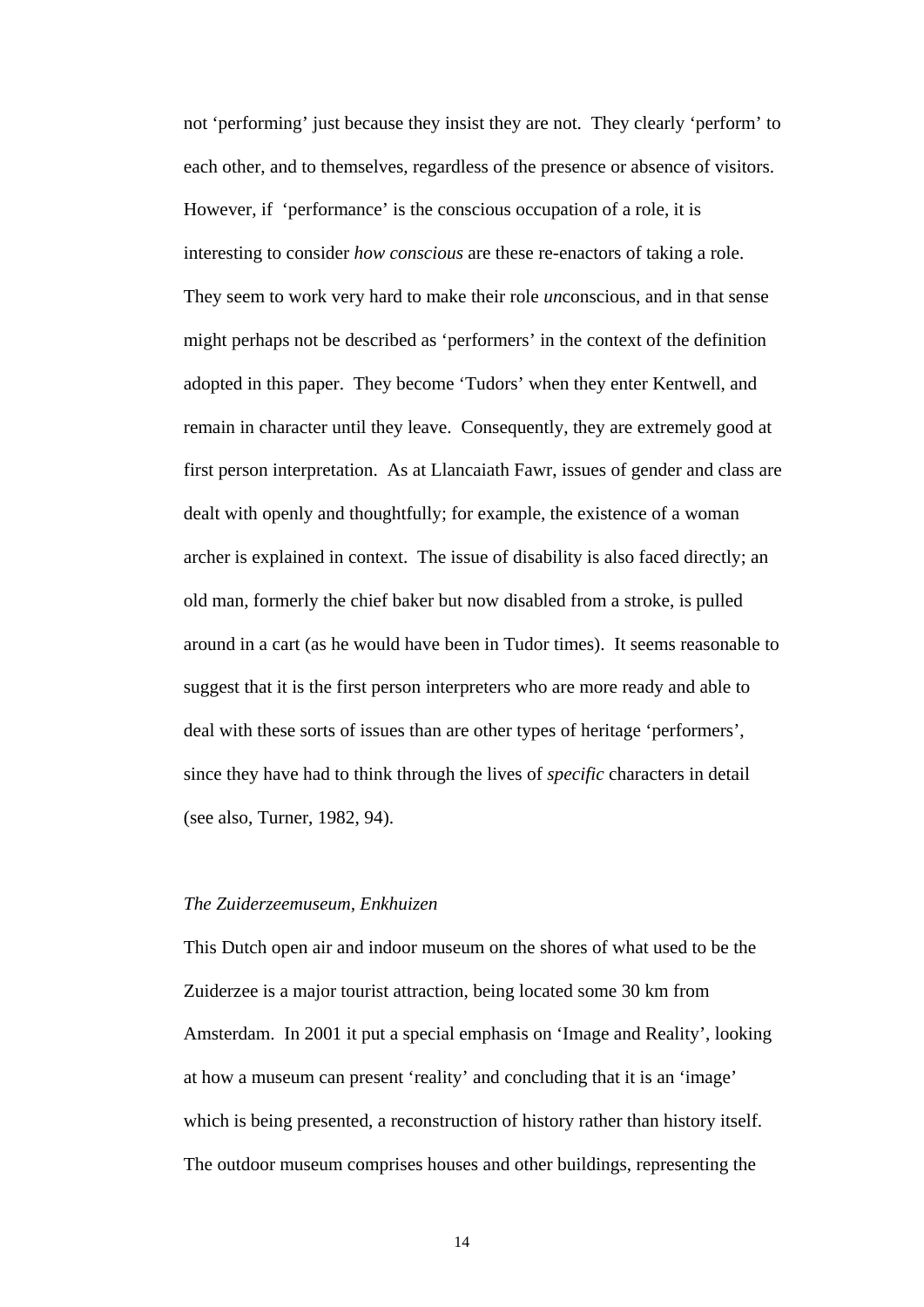way of life before the enclosure of the Ijsselmeer in 1932. There are some costumed people in one part of the site - for example, a woman doing washing, another woman sitting in a cottage, a (male) commercial bank manager, a sailor in an old boat. The woman in the cottage discussed (in English, where visitors were English-speaking) the harshness of life in the 1930s, compared to the present, both in general terms and also specifically for women. The woman in the chemist's shop, measuring powders into phials, was costumed in character, but other shops, selling postcards and souvenirs, contained people in modern dress (not attempting to hide the commercial aspect of the site). According to one 'actor', only two families actually live on site; the others 'live' in their museum cottages during the day, but go home at night. The 'actors' are clearly employees of the museum who view themselves as 'performers', being present for the sake of the visitors (the 'audience'). They do not, however, pursue first person interpretation, possibly because so many visitors would be unable to understand Dutch. Instead, they are third person interpreters, comparing the way of life in the period represented with that pertaining today, and they fulfil a very real educational function by dressing and behaving in a spirit of historical accuracy.

# *Warwick Castle*

Owned by the Tussaud's Group, Warwick Castle, in the English Midlands, is one of the most visited heritage sites in the UK. It has invested in a type of 'living history' for many years, although the figures in the 'Warwick the Kingmaker' and the 'Royal Wedding Party' exhibits are waxworks rather than live actors. However, there are some *guides* in costume (who do not act as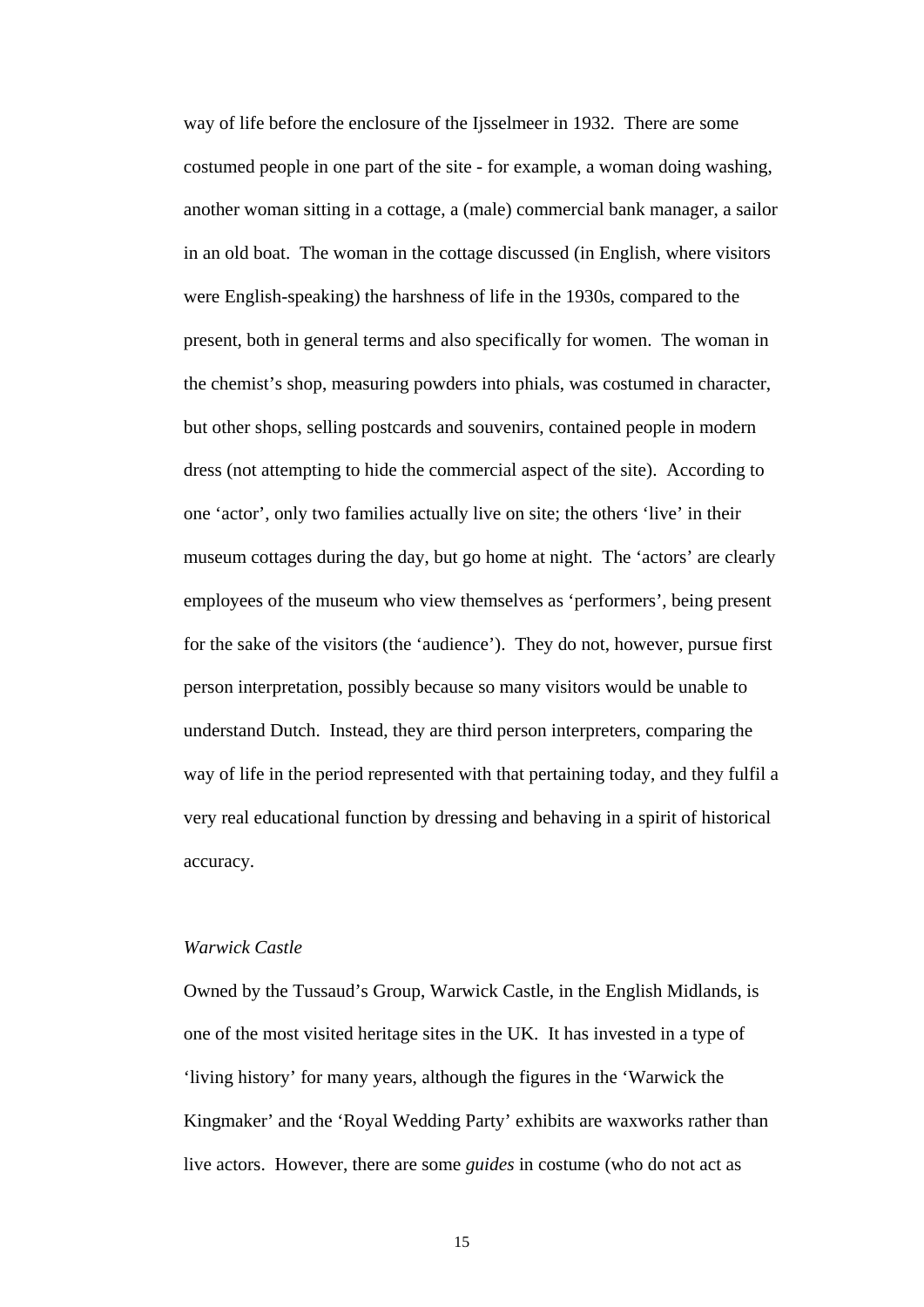'performers') within these two exhibitions; historians employed as third person interpreters. Considerable emphasis is put on the accuracy of the historical representation - of costume, artefacts, etc. - and on the education of visitors. In addition, in 2001, the Castle hosted a special 'Mediaeval Festival' during the summer months. The publicity leaflet invited the visitor to 'Join us this summer and experience the sights, sounds and smells of a mediaeval village. You can see brave knights in foot combat, the daily life of craftsmen and meet a host of Castle characters including the Warwick bowman and our very own Jester and the Ratcatcher. The excitement increases at the weekends with a spectacular programme of special events including Jousting ...'

The re-enactors were members of a local 'medieval society' (from Birmingham), employed as a group by the Castle management. They did not receive a salary as such, but payment covered expenses (travel, food, etc.). A group of 'medieval' men and women said that they attended the Castle every weekend in the summer, but noted that some of their number were present throughout the whole period. They described themselves as 'ordinary people' with an interest in the medieval period, not as 'actors'. Their participation was a 'hobby' (and in this they were very similar to the 'Tudors' at Kentwell). One woman said that she had been 'dragged into it' by her boyfriend, who had been a member for ten years. One of the men said that they did a lot of research on the period; he was keen to display his historical knowledge. They made their own, and their children's, clothes (there were many families within the group as also at Kentwell). As a group they agreed that the main motive of the management was commercial; having the re-enactors on site made visits more interesting and hence increased business. However, they themselves were not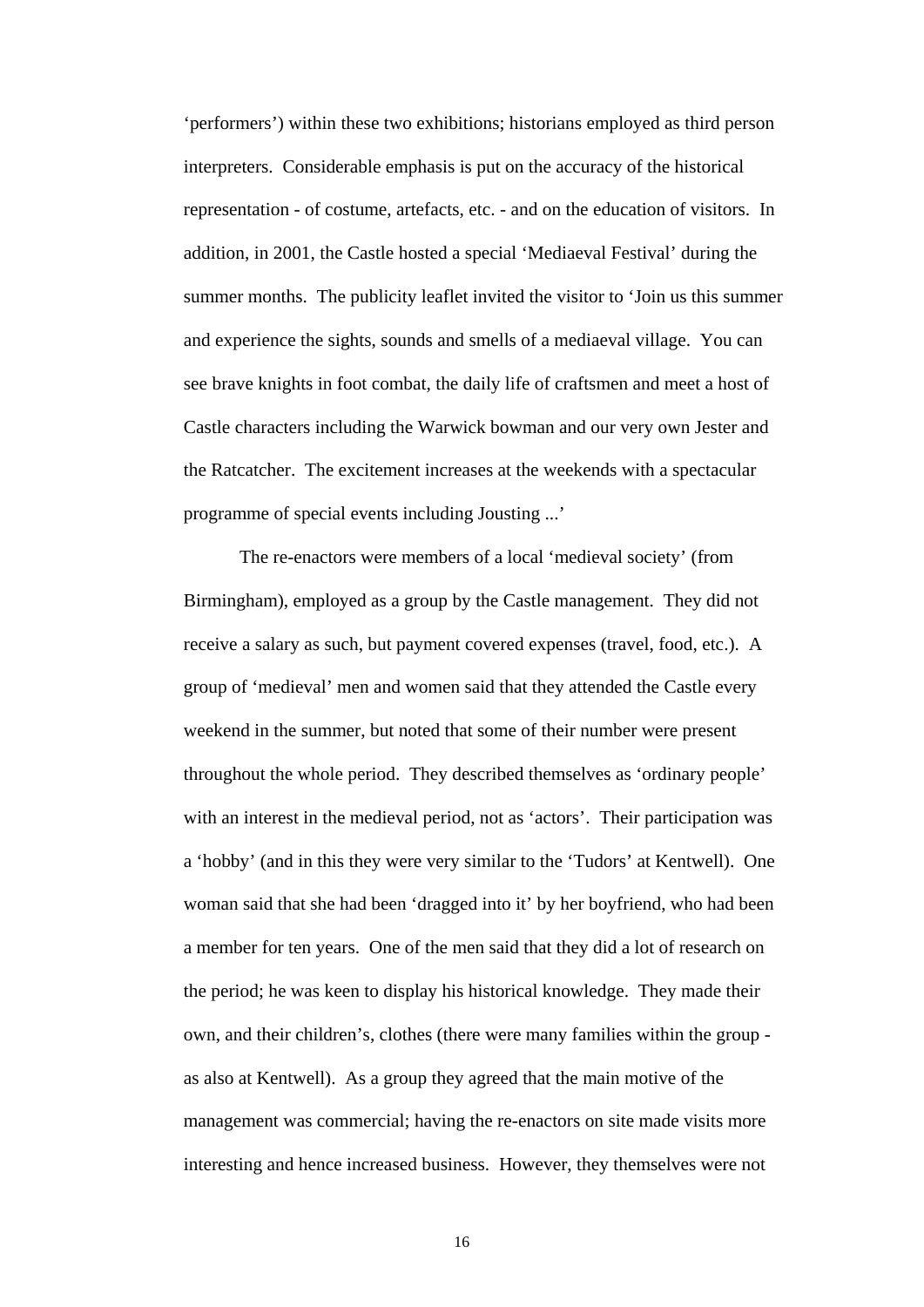concerned with this aspect. A few, key characters (for example, the Red Knight) did first person interpretation (of a sort!), but the general opinion was that it would be very difficult to do this properly because no one really knew how people spoke at that time. They were therefore content in general to do third person interpretation and concentrate on the educational value of their reenactment.

They were clearly occupying a chosen and conscious role, and to that extent should probably be described as 'performers'. There *was* some public 'performing' (for example, jousting, music playing, walking on stilts) at set times during the day, but when away from these activities they did not appear as medieval 'performers', but rather as twenty-first century people dressed up in medieval clothes, doing basket making or some other craft of interest to the visitors. By their clothing they were very much 'part of the scene', but there was no real attempt to 'act the part'. Even the set 'performances' were more like side-shows than a representation of what might have taken place in medieval times, and there was little attempt to get into character. In this respect they were very different from the 'Tudor' group at Kentwell Hall.

#### **Other examples of the use of 'living history' in presenting heritage**

In addition to visiting the four case study sites discussed above, and conducting observations and interviews at these sites, the author also undertook visits and discussions relating to the theme of 'living history' at a number of other sites. Some examples of these are outlined in this section.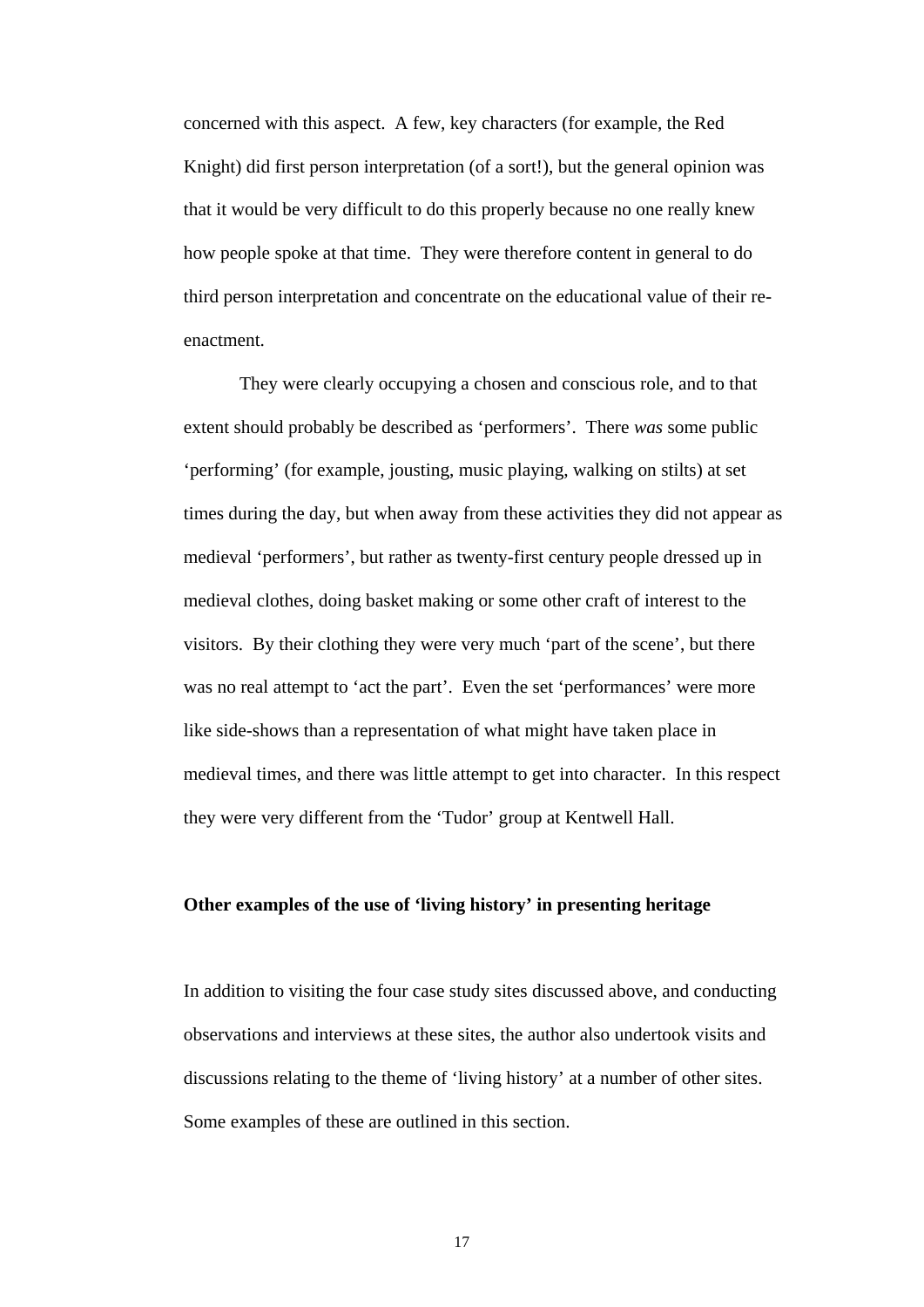In August 2000, Cranleigh (a village in Surrey) put on a pageant to celebrate the Millennium. Probably, it was one of hundreds throughout the UK. The pageant was 'community theatre', performed by local people *for* local people. The standard of writing (and, in some cases, acting) was not particularly high; nevertheless, it was a real attempt to 'perform heritage', with actors occupying specific roles and a spectating audience, seated in a purposebuilt oudoor 'theatre'. This was not just any-old history that was presented, but the history of this particular place, with scenes depicting the local area at different times when national concerns impinged on its existence. Pride was shown in local heritage. People who perhaps would never have gone to a museum or read a history book took pleasure in learning about their own area in the past. Of course, the viewpoint was biased, as any look backwards is bound to be. Spectacular events (e.g. the Battle of Ockley) took precedence over everyday life, and the roles of men and women, commoners and gentry went unquestioned. Great efforts were, however, made (within the limits of time and finance) to present 'authentic' costumes and properties.

In a similar context it is possible to view Shakespeare's history plays as a way of 'performing heritage', using live actors (either professional or amateur) to tell the story of the past to an audience. Of course, the plays are not necessarily historically accurate (for example, Shakespeare's interpretation of Richard III), although it is true to say that his interpretations have been very influential in forming popular understandings of historical events and people. The *essence* of 'heritage' is the *use* of the past by the present, and that is very clearly seen in Shakespeare's works. It was crucially important to the Tudor dynasty (within which context Shakespeare was writing) to discredit their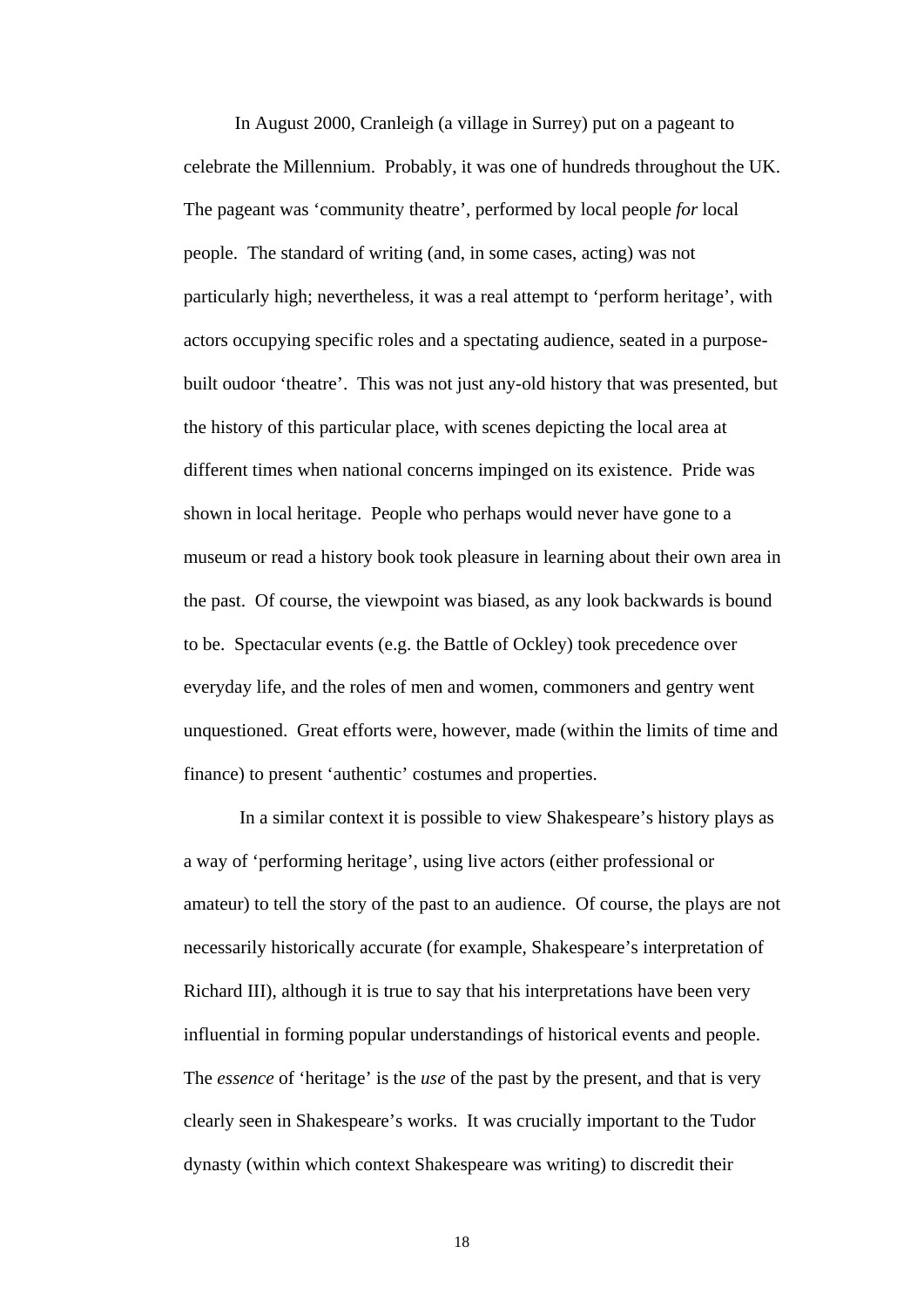predecessors - hence the vilification of Richard III, for example. History, as noted earlier, has always been written by the victors, and Shakespeare's view of the past, performed on stage, is doubtless no more biased than many other 'histories' (for example, the view of colonial American settlers as seen by modern American 'living history' folk museums - see Mills, 1996).

Individual actors may sometimes be employed to 'perform' in character for a specific, commercial purpose as well as to entertain the 'audience'. For example, at the Wimbledon Tennis tournament in the summer of 2001, a woman dressed as a tennis champion of 100 years before was employed to encourage people waiting in the queue for tickets to visit the tennis museum on the site. She did first person interpretation and was a good actor, maintaining character throughout. The 'pirates' and other characters who entertain the queues of excursionists at theme parks might also be considered in this regard. Just because they have no very obvious educational function, and indeed are there for purely commercial reasons, it does not mean that they are any the less 'heritage performers', and the attention to historical detail is often very considerable.

 Possibly best known amongst the general public are the many historical re-enactment societies which recreate battles from different periods. Some of these groups have been in existence for decades and their ritual engagements in Civil War, Napoleonic, or other battles are attended by large crowds of tourists and local on-lookers. The motivations of the participants are clearly very varied (and not all bellicose!), although an interest in a specific historical period, and involvement in a 'movement', are fairly prominent. One 'Viking' warrior (a relative of the author's) graduated from the 'reality' of the Territorial Army to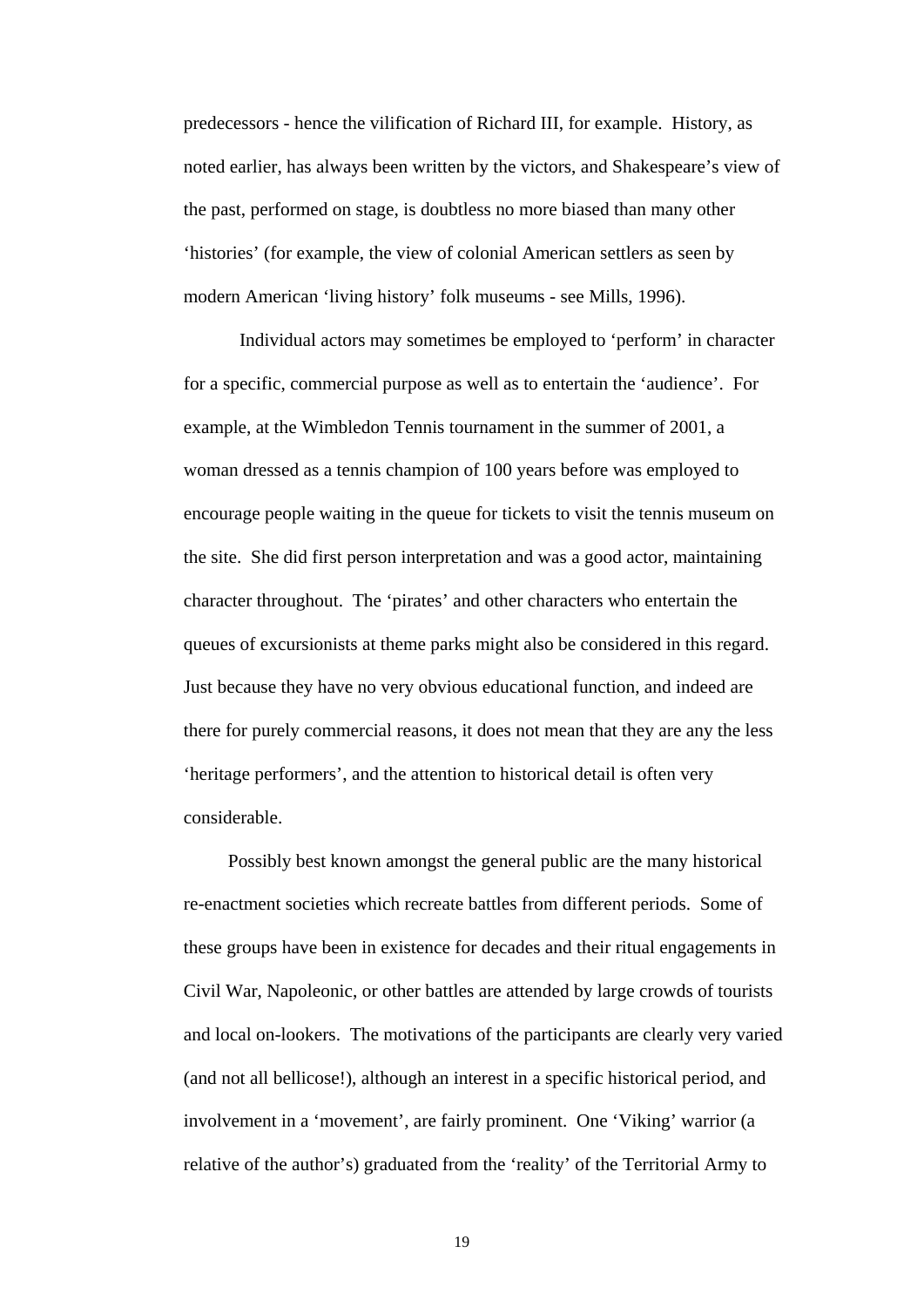the fantasy world of re-enactment on becoming a father; his wife also now takes part and their marriage was celebrated in full historical costume (a common feature also among the Tudor re-enactors at Kentwell Hall). As noted earlier (Holcomb, 1998), there is rather less concern within these groups for the questioning of social issues (for example, those concerning gender) than at the case study sites referred to earlier. Membership of a battle re-enactment group, however, takes up a substantial amount of an individual's leisure time, and indicates a strong degree of commitment, in the same way as does participation in other 'historical' groups, such as the Tudor and medieval life groups already referred to.

#### **Conclusions**

This paper has sought to enquire into the nature of 'performance' and the ways in which performance strategies are employed within the heritage industry. The case studies investigated, and other wider examples cited, show that heritage is 'performed' in different ways by different groups of, or individual, 'actors', many of whom would not consider themselves to be 'performing' at all, in a theatrical sense.

 The concept of 'leisure' arises importantly from this study, having relevance for people on both sides of the 'performance divide'. All the case studies specified in this paper are *tourist* sites - places which, to a greater or lesser extent, depend on paying visitors to support their activities; visitors who choose to support such activities in their leisure time. In addition, while some professional actors are employed to take part in heritage performances, most of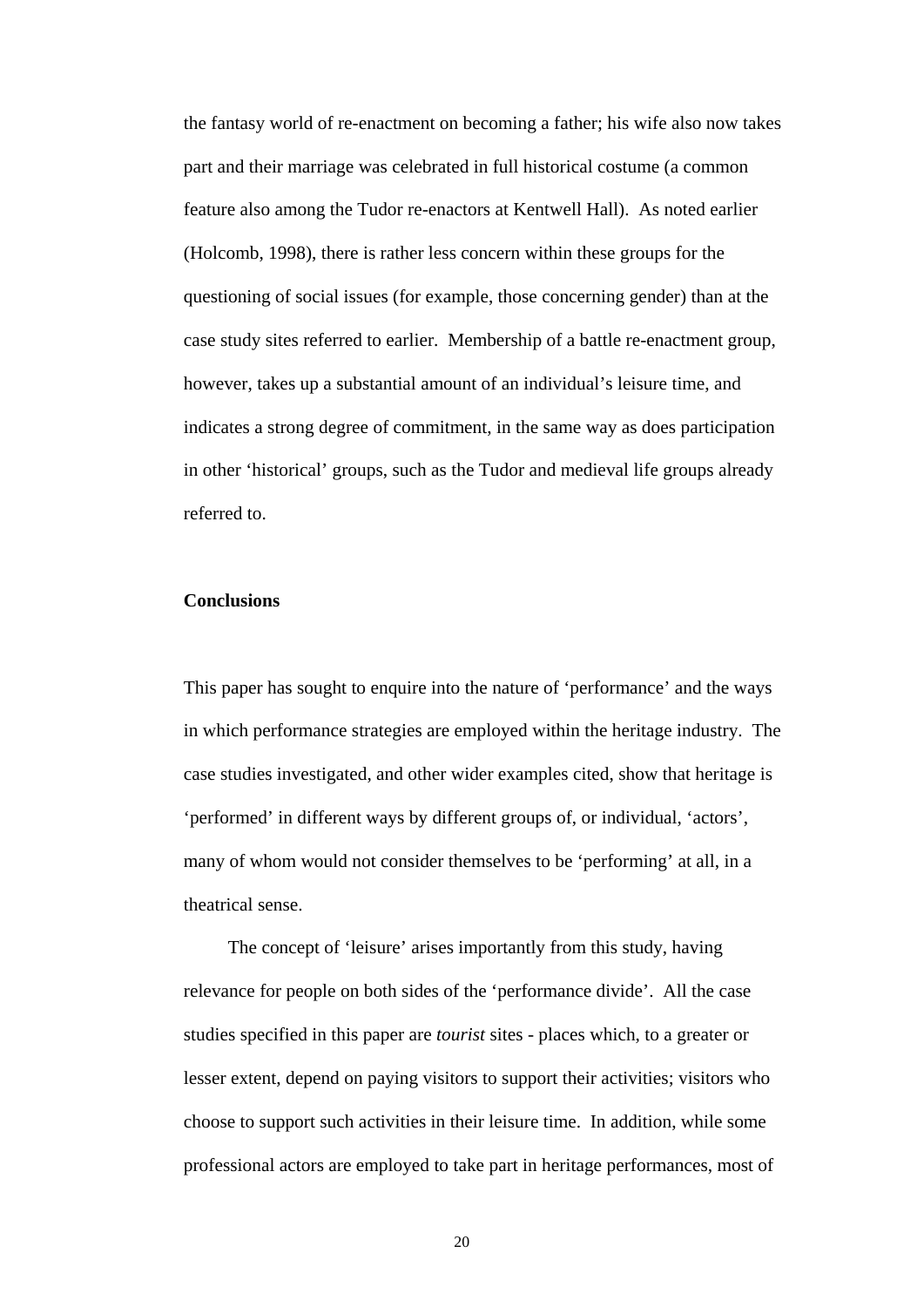the 'performers' at these, and other, sites undertake 'living history' presentations as leisure activities which they choose to participate in (rather than, or as well as, belonging to a tennis club or a debating society or a darts team, for example). Many are seeking a 'simple life', possibly as a reaction to the pressures of twenty-first century living. The specific *motivations* of the 'performers', and the ways in which these relate to our understanding of 'performance' as a concept, is one of the most interesting aspects to emerge from the present study.

 'Living history' (first person interpretation, as traditionally viewed) is normally considered to have, or even require, a strong *educational* element (see, for example, Robertshaw, 1997; Rumble, 1989), as well as good history credentials and an understanding of 'performance' skills. However, if the motivations of actual participants are examined, and if a wider variety of historical re-enactments is considered, it is clear to see that those involved in 'performing' *may* have no interest whatsoever in education, or indeed in an 'audience' of any sort outside of their own group - and in general have no interest in 'selling' heritage to anyone. To this extent, 'living history' stands in some respects to one side of the general commodification of history which creates heritage, although it may well be used to commercial advantage by tourism managers.

The one element which most strongly binds together the participants in 'living history' is historical scholarship, research and a desire for 'authenticity'. The latter is considered an idealistic, rather than a realistic, aim by some writers. Uzzell (1989, 44), for example, says, '...the idea that we can somehow re-create the past must be challenged ... Freeze-framing our heritage ignores the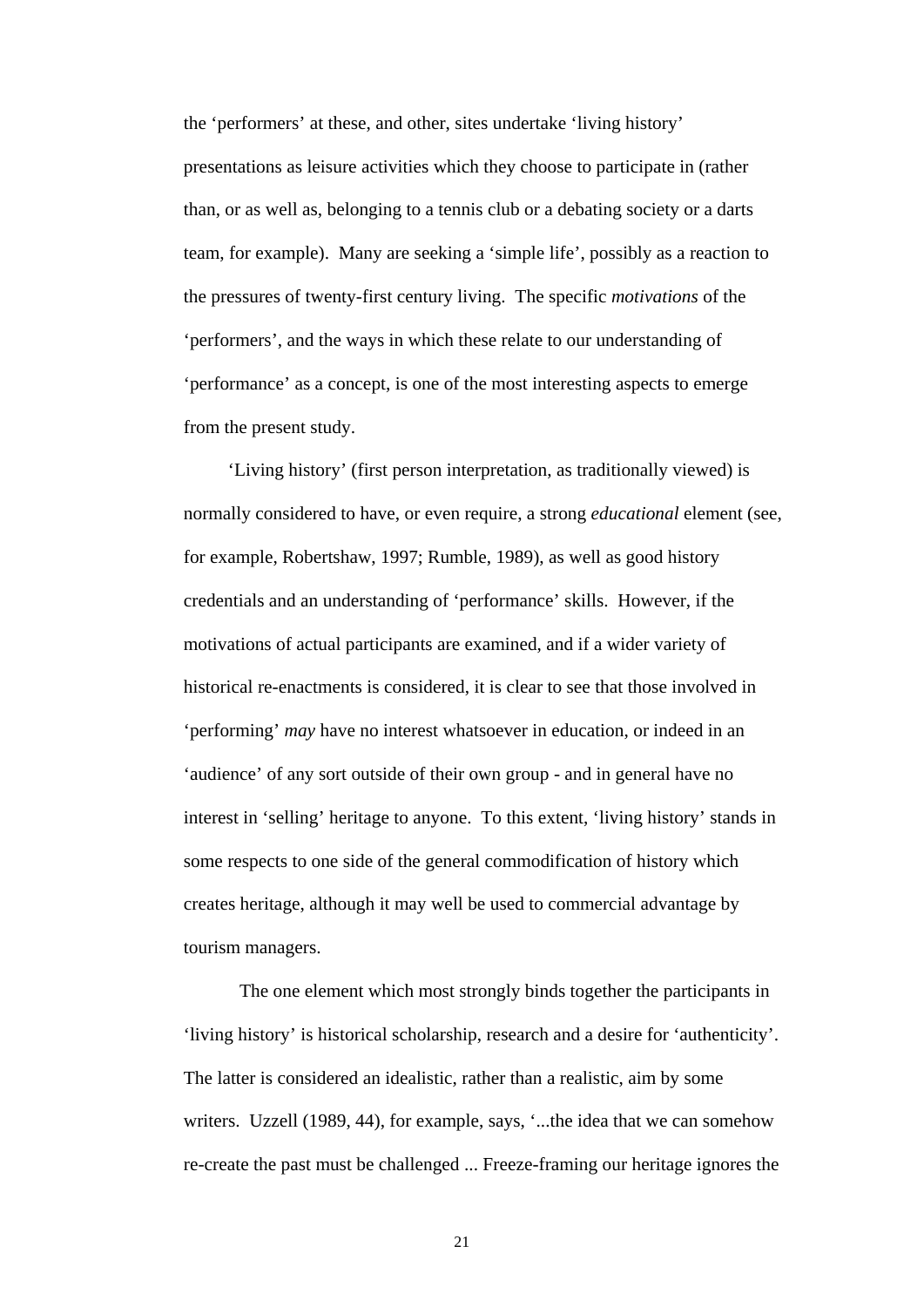psychological reality that neither those who provide interpretations of the past nor those who receive these interpretations can avoid loading them with their own twentieth-century perspectives. We cannot re-create the past or provide a 'truly authentic atmosphere', since visitors' perceptions of the past will always be influenced by their present-day attitudes and values'. Rumble (1989, 29) asks, 'We can't kill people on the battlefields; we can't have dysentery and disease in medieval re-enactments. Do we debase people's understanding of the past because such events can't be fully reproduced?'

It is almost impossible to answer such a question to any degree of satisfaction, and it is not the objective of the author, at this point, to enter into an academic debate about 'authenticity' and tourism. In this paper the main emphasis has been placed on the understanding and motivation of the 'performers', rather than the 'audience' (interest by the 'audience' being implied by the choice to visit the sites). The re-enactors, themselves, appear totally committed to their aim of 'authenticity', while at the same time recognising their own limitations. There is so much which is simply not known about the language and culture of past times, and hence re-enactment can only ever be partial. (First person interpretation is therefore rejected by many as an impossible ideal, or, worse, as a potential source of historical inaccuracy.) The benefit of 'performed heritage' does not lie so much in the totally accurate representation of the past as in the ability to *question* the past, to get inside the skin of women, and servants, and people of colour from a previous era, and so understand better the problems of gender, class and race in modern society. People can easily be misinformed by some heritage interpretations, or not encouraged to challenge ill-formed assumptions: '... the cynic could see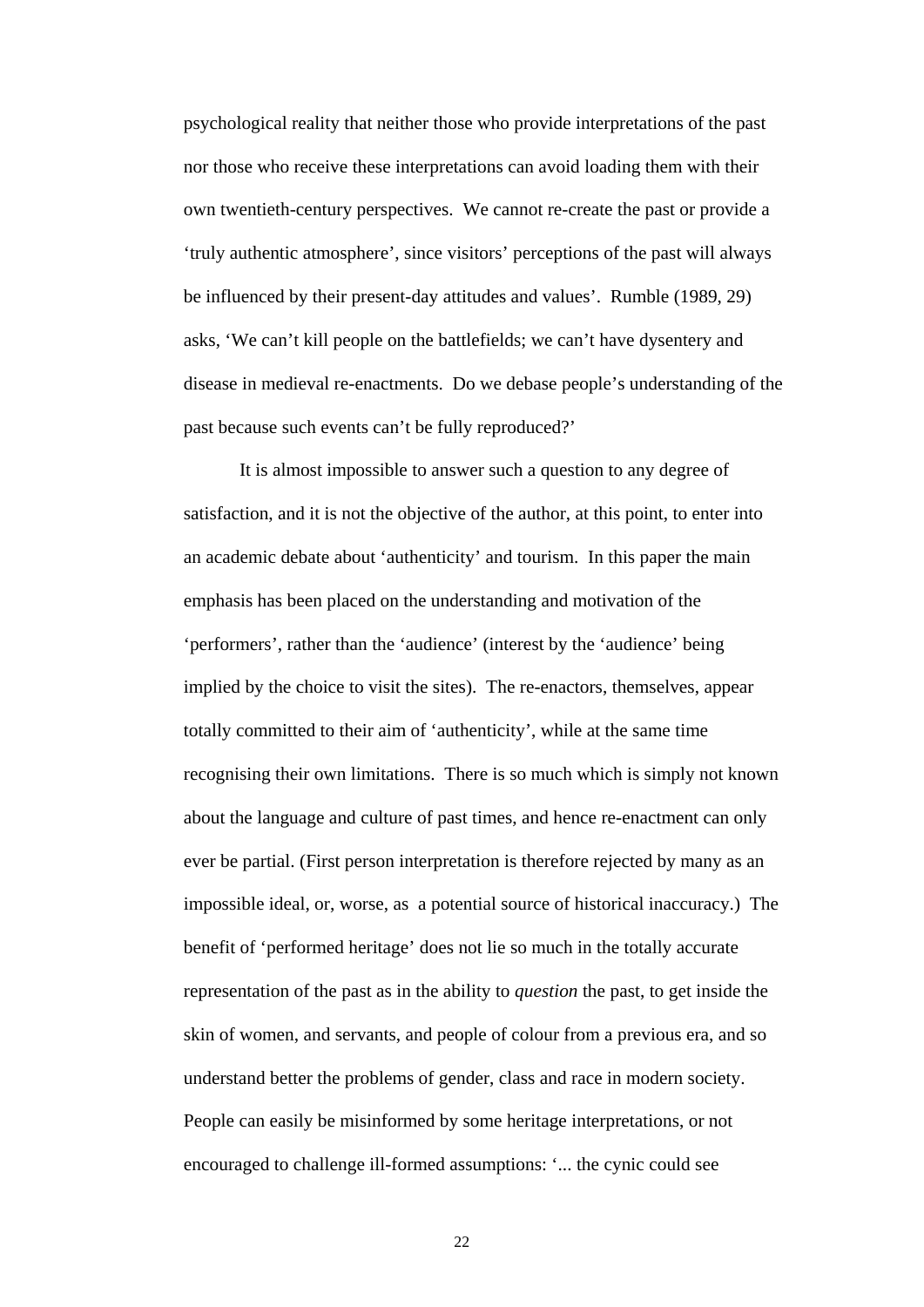evidence in the heritage product to argue that, far from being educative, it has had the effect of buttressing already deeply embedded perceptions' (Fowler, 1989, 63). 'Living history' presentations have a responsibility in this regard, but this does not relate so much to 'authenticity' (in the strictly historical and academic sense) as to the encouragement of understanding of the past in the context of the present.

'Performance' is part of the way in which the world is viewed in postmodern times; it is intrinsic in society today. We live in a dramatized, or 'performative', society, where learning through experience is given more credence than learning through cognition. In the presentation of 'living history' people are drawn into an *experience* of heritage which may have meaning for them, whether they are participants or 'audience', and which may contribute to a sense of identity and a better understanding of society, both past and present.

# **References**

- Abercrombie, N. and Longhurst, B. (1998) *Audiences: A Sociological Theory of Performance and Imagination*, Sage, London.
- Ashworth, G.J. and Tunbridge, J.E. (1990) *The Tourist-Historic City*, Belhaven, London.
- Butler, J. (1990) *Gender Trouble: Feminism and the Subversion of Identity,* Routledge, New York.
- Campbell, P. (ed.) (1996) *Analysing Performance: A Critical Reader*, Manchester University Press, Manchester.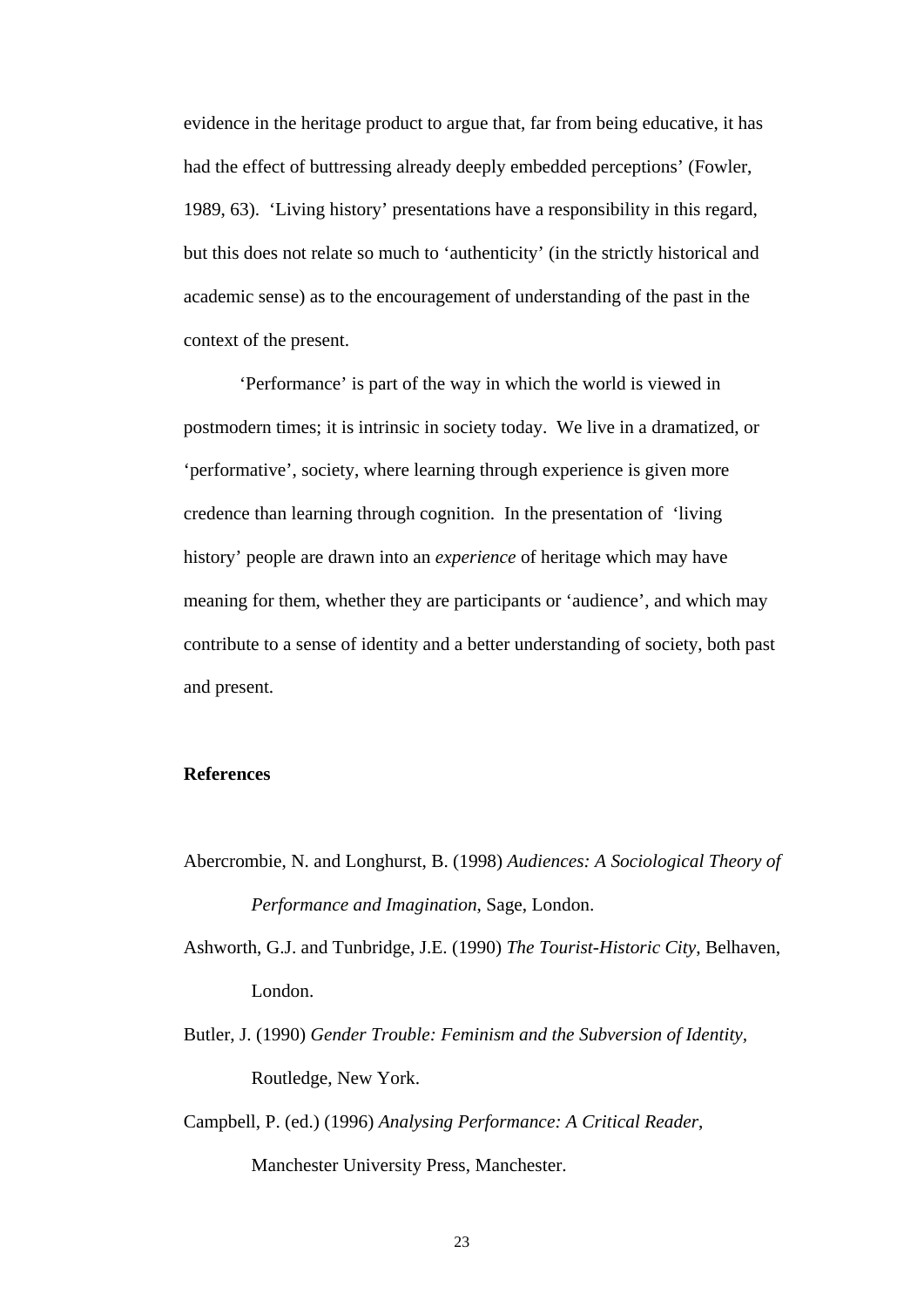Carlson, M. (1996) *Performance: A Critical Introduction*, Routledge, London.

Connor, S. (1996) Postmodern performance, in Campbell *op. cit.*, pp. 107-124.

Counsell, C. (1996) *Signs of Performance: An Introduction to Twentieth-*

*Century Theatre*, Routledge, London.

Crang, M. (1994) On the heritage trail: maps of and journeys to olde Englande. *Environment and Planning D: Society and Space* 12, 341-355.

Day, M.A. (2001) Personal communication.

Diamond, E. (2000) Performance and Cultural Politics, in *The Routledge Reader* 

> *in Politics and Performance* (edited by L. Goodman and J. De Gay), Routledge, London, pp. 66-69.

- Fowler, P. (1989) Heritage: A Post-Modernist Perspective, in *Heritage Interpretation: Vol.1: The Natural and Built Environment* (edited by D. Uzzell), Belhaven, London, pp. 57-63.
- Fusco, C. (2000) The Other History of Intercultural Performance, in Goodman and De Gay *op. cit.,* pp. 130-135.
- Goodman, L. (1996) Feminisms and theatres: canon fodder and cultural change, in Campbell *op. cit.*, pp. 19-42.

Graham, B., Ashworth, G.J. and Tunbridge, J.E. (2000) *A Geography of Heritage: Power, Culture and Economy*, Arnold, London.

- Halewood, C. and Hannam, K. (2001) Viking Heritage Tourism: Authenticity and Commodification. *Annals of Tourism Research* 28(3), 565-580.
- Hewison, R. (1987) *The Heritage Industry: Britain in a Climate of Decline*, Methuen, London.

Holcomb, B. (1998) Gender and heritage interpretation, in *Contemporary Issues*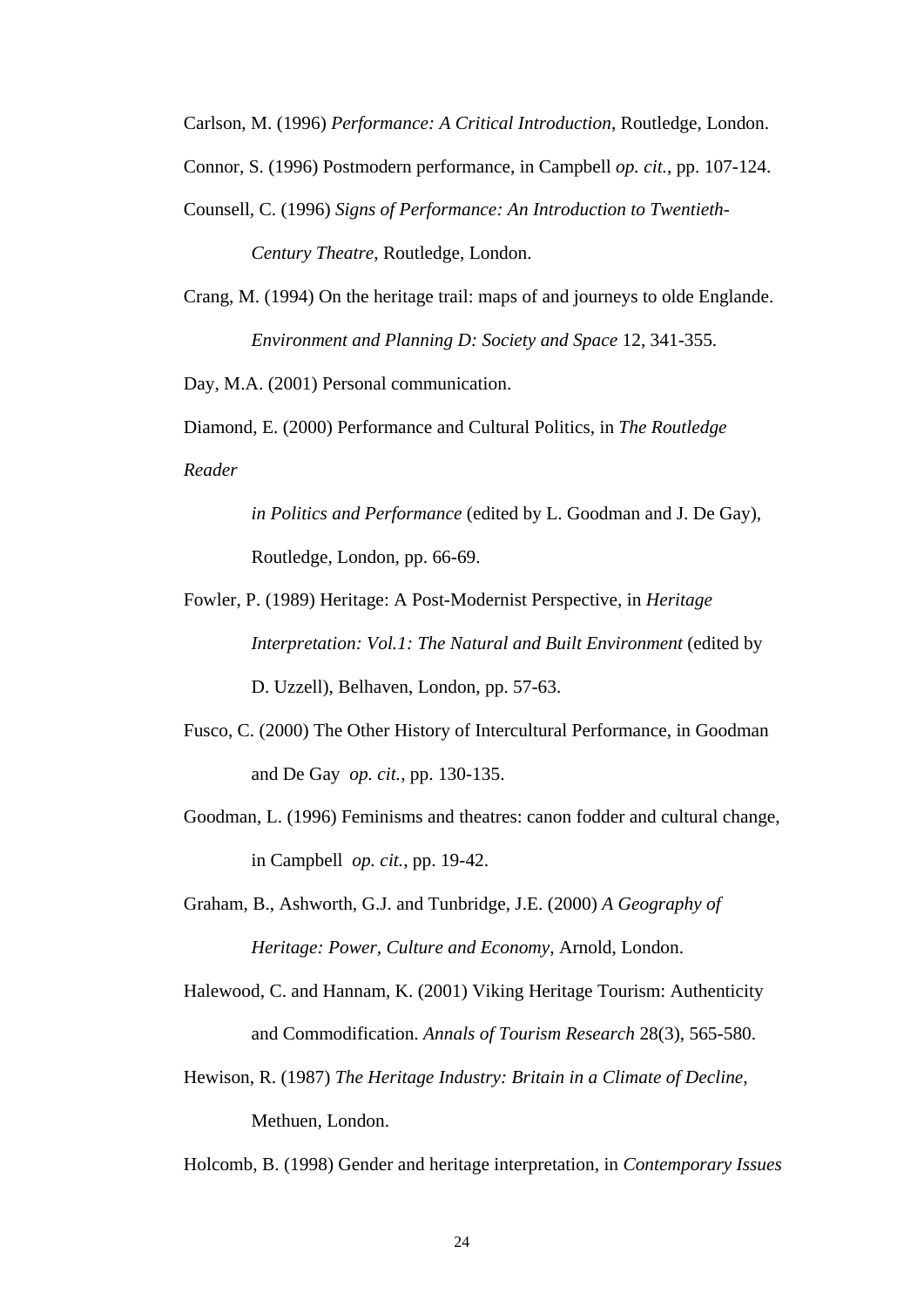*in Heritage and Environmental Interpretation* (edited by D. Uzzell and R. Ballantyne), The Stationery Office, London, pp. 37-55.

- Hollinshead, K. (1997) Heritage tourism under post-modernity: truth and the past, in *The Tourist Experience: A New Introduction* (edited by C. Ryan), Cassell, London, pp. 170-193.
- Kershaw, B. (1999) *The Radical in Performance: Between Brecht and Baudrillard,* Routledge, London.
- Kershaw, B. (1996) The politics of performance in a postmodern age, in Campbell *op. cit.*, pp. 133-152.
- Milling, J. and Ley, G. (2000) *Modern Theories of Performance*, Palgrave, Houndmills, Basingstoke, Hants.

Mills, S.F. (1997) *The American Landscape*, Keele University Press,

Edinburgh.

- Mills, S.F. and Tivers, J. (2000) Living history: gendered space in the modern museum, paper presented to the Annual Conference of the Royal Geog-raphical Society/Institute of British Geographers, University of Sussex.
- Parker, A. and Sedgwick, E.K. (1995) Introduction: Performativity and Performance, in *Performativity and Performance*, (edited by A. Parker and E.K. Sedgwick), Routledge, London, pp. 1-18.
- Roach, J. (1995) Culture and Performance in the Circum-Atlantic World, in Parker and Sedgwick *op. cit.*, pp. 45-63.
- Robertshaw, A. (1997) "A dry shell of the past": Living history and the interpretation of historic houses. *Interpretation* 2(3), 1-7.

Rojek, C. (1994) *Ways of Escape: Modern Transformations in Leisure and*